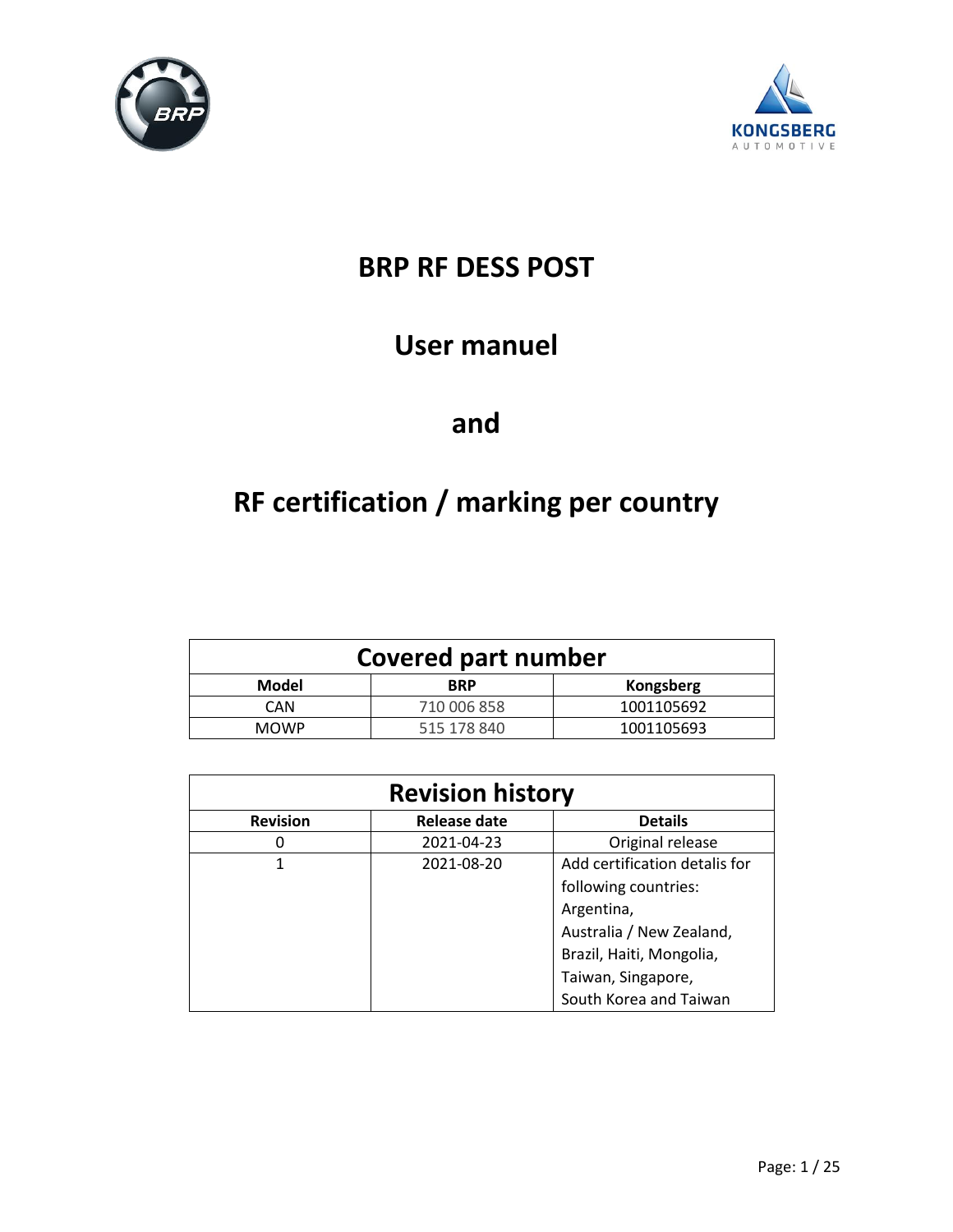



| 1.  |  |
|-----|--|
| 2.  |  |
| 3.  |  |
| 4.  |  |
| 5.  |  |
| 6.  |  |
| 7.  |  |
| 8.  |  |
| 9.  |  |
| 10. |  |
| 11. |  |
| 12. |  |
| 13. |  |
| 14. |  |
| 15. |  |
| 16. |  |
| 17. |  |
| 18. |  |
| 19. |  |
| 20. |  |
| 21. |  |
| 22. |  |
| 23. |  |
| 24. |  |
| 25. |  |
| 26. |  |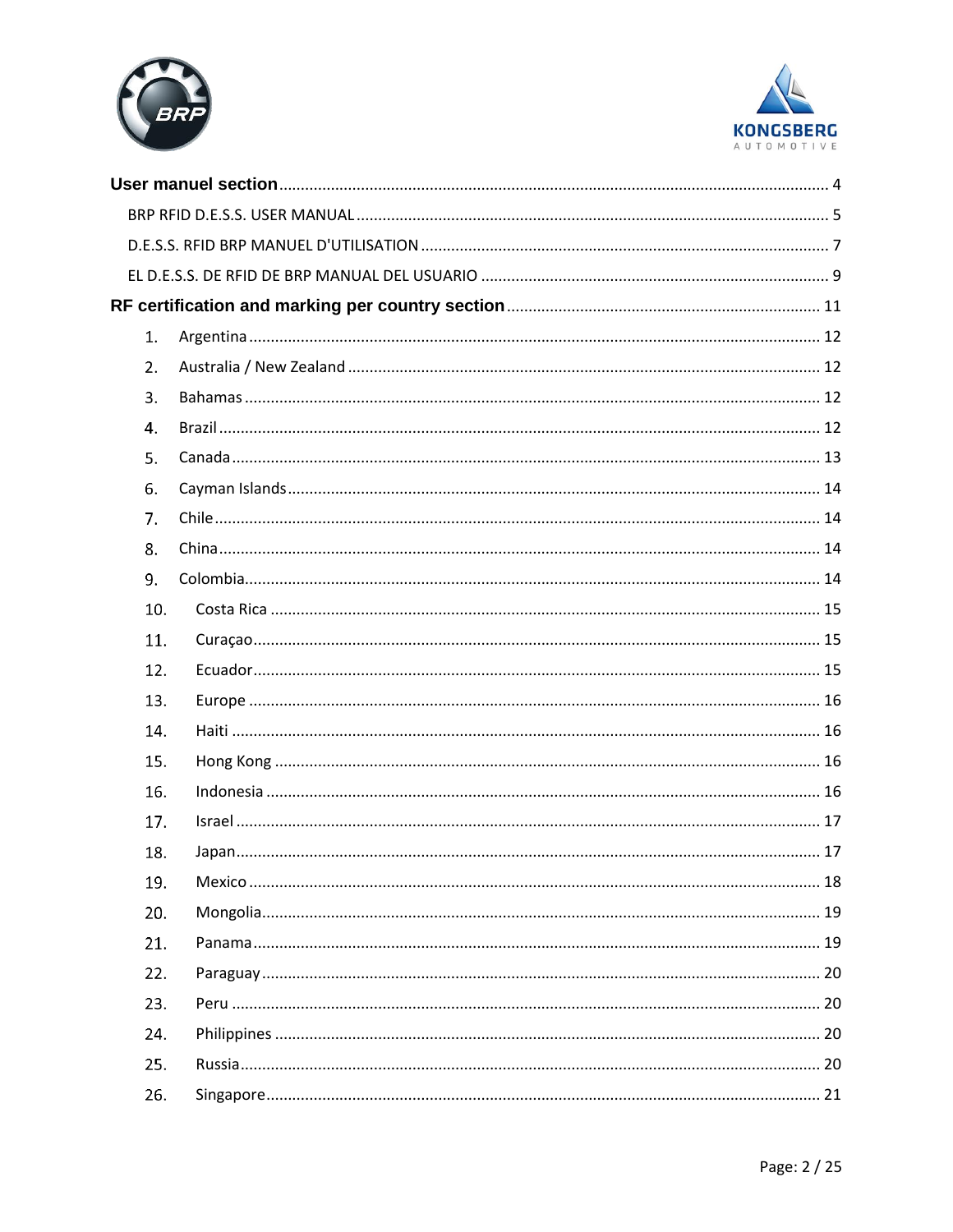

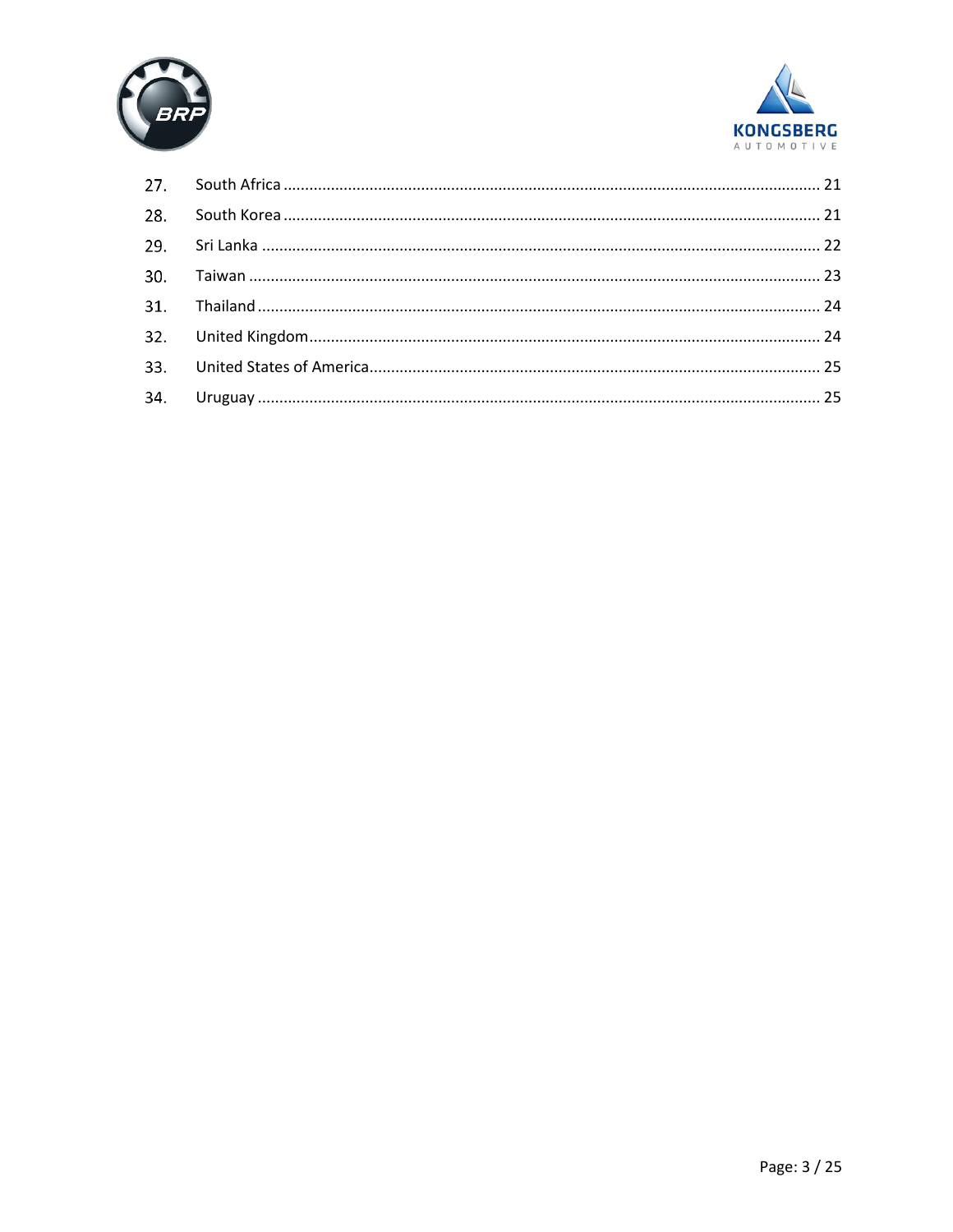



# <span id="page-3-0"></span>**User manuel section**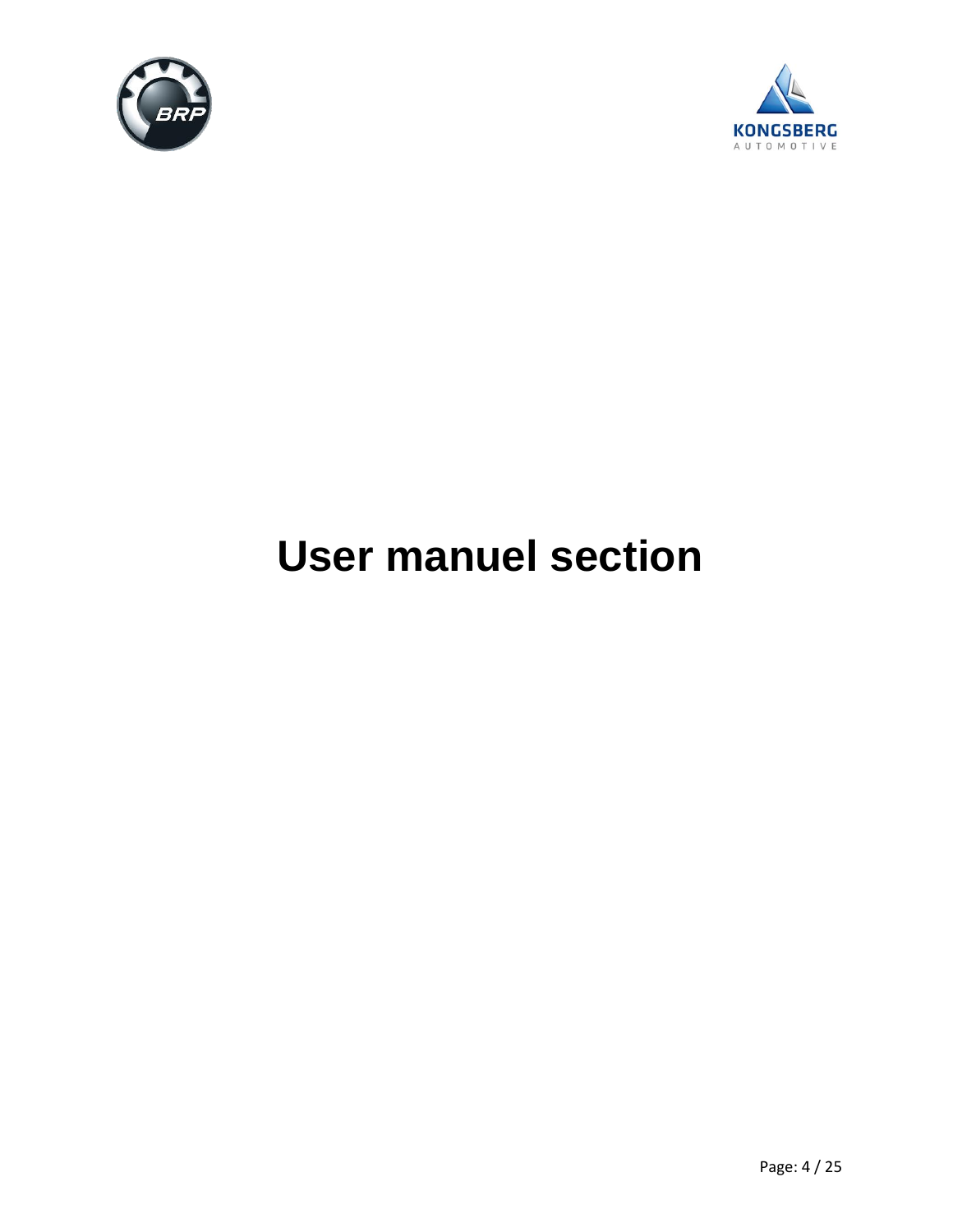



#### **BRP RFID D.E.S.S. USER MANUAL**

#### <span id="page-4-0"></span>**GENERAL**

The BRP RFID D.E.S.S. (Digitally Encoded Security System) is composed of 2 parts, the RFID key (sold separately) and the RFID post.

#### **COMPONENTS**



- 1. RFID key (sold separately)
- 2. RFID tag internal to the RFID key
- 3. Magnet internal to the RFID key
- 4. RFID post
- 5. Snap ball to fix the RFID key
- 6. Internal Hall Effect cut-off device
- 7. Thread to fix the RFID post to the vehicle console (plastic nut part number to be use: 278002963)
- 8. Internal antenna
- 9. Electrical connector

#### **OUTPUT TERMINALS**

| <b>CAN MODEL</b> |                  |  |
|------------------|------------------|--|
| <b>TERMINALS</b> | <b>FUNCTIONS</b> |  |
| А                | Ground           |  |
| R                | Cut-off switch   |  |
| C                | <b>CAN Low</b>   |  |
|                  | Supply           |  |
|                  | <b>CAN High</b>  |  |

| <b>ONE-WIRE MODEL</b> |                  |
|-----------------------|------------------|
| <b>TERMINALS</b>      | <b>FUNCTIONS</b> |
|                       | Ground           |
| R                     | Cut-off switch   |
|                       | One-Wire         |
|                       | Supply           |

#### **USAGE**

This RFID post is used to:

- − Read the UID of the RFID key snapped on post and communicate the relative information to the ECM (Engine Control Module).
- − Keep the vehicle engine running as long as the RFID key is snapped onto the RFID post.
- − Stop the vehicle engine if the RFID key is removed from the RFID post.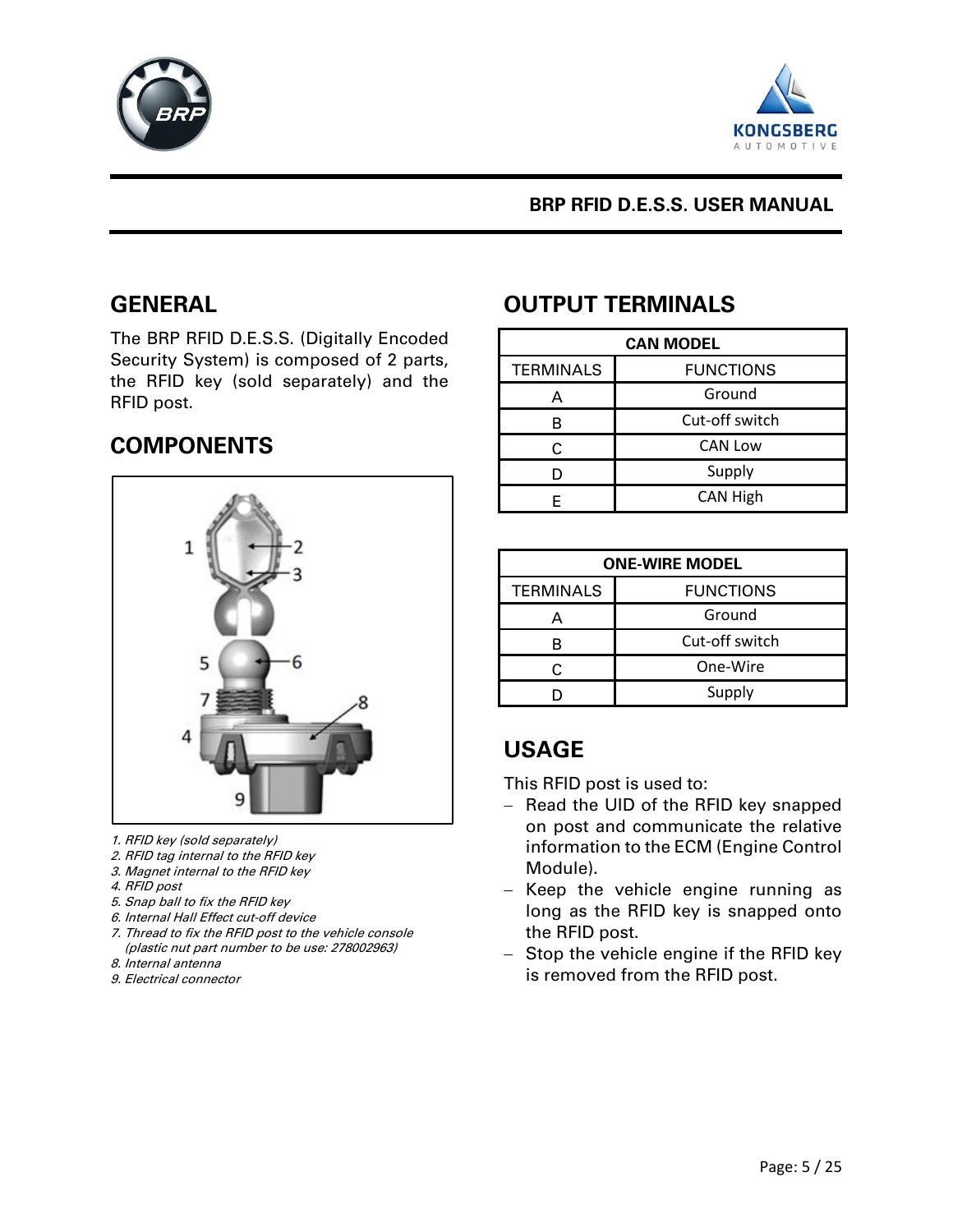



#### **BASIC OPERATION**

When a user attempt to start the vehicle, the vehicle ECM powers the RFID post. Once powered, the RFID post senses the RFID key's magnet using its internal Hall sensor. The cut-off circuit output is close if a magnetic field is sensed, allowing the vehicle engine to run. Afterward, the RFID post activates its RFID reader, powering the RFID key, allowing it to send it's UID. A message is then transmitted to the ECM through the communication link.

The complete key reading process is normally done within a few tenths of a second after pressing the start button.

#### **CAUTIONS**

- − The RFID post must be installed on vehicle only at the location designated by BRP.
- − Do not introduce anything having metallic parts within a radius of 5 cm around key and RFID post while the key is read
- − Do not head any wire carrying electrical current within a radius of 5 cm around key and RFID post while the key is read
- − The RFID post should only be used with original BRP RFID D.E.S.S. keys.
- − CAN RFID D.E.S.S. post must be matched with the vehicle by an authorized BRP dealer.
- − D.E.S.S. keys must be programmed by an authorized BRP dealer.
- − The antenna is built-in to the internal PCB and cannot be replaced nor modifying. No external antenna can be connected to this device. RF circuit is matched for internal antenna only.
- − Changes or modifications not expressly approved by the party responsible for compliance could void the user's authority to operate the equipment.

#### **SPECIFICATIONS**

| <b>SPECIFICATION</b>     |                |  |
|--------------------------|----------------|--|
| RFID DESS operating and  | -40°C à +85°C. |  |
| storage temperature      |                |  |
| Operating voltage        | 6 à 18V CC     |  |
| CAN model reference      |                |  |
| number                   | 1001105692     |  |
| One-Wire model reference |                |  |
| number                   | 1001105693     |  |
| Antenna gain             | 29,54 dBi      |  |

## **SUPPORT**

For any question about RFID D.E.S.S. or any other BRP product please visit:



<https://www.brp.com/en/forms/contact-us.html>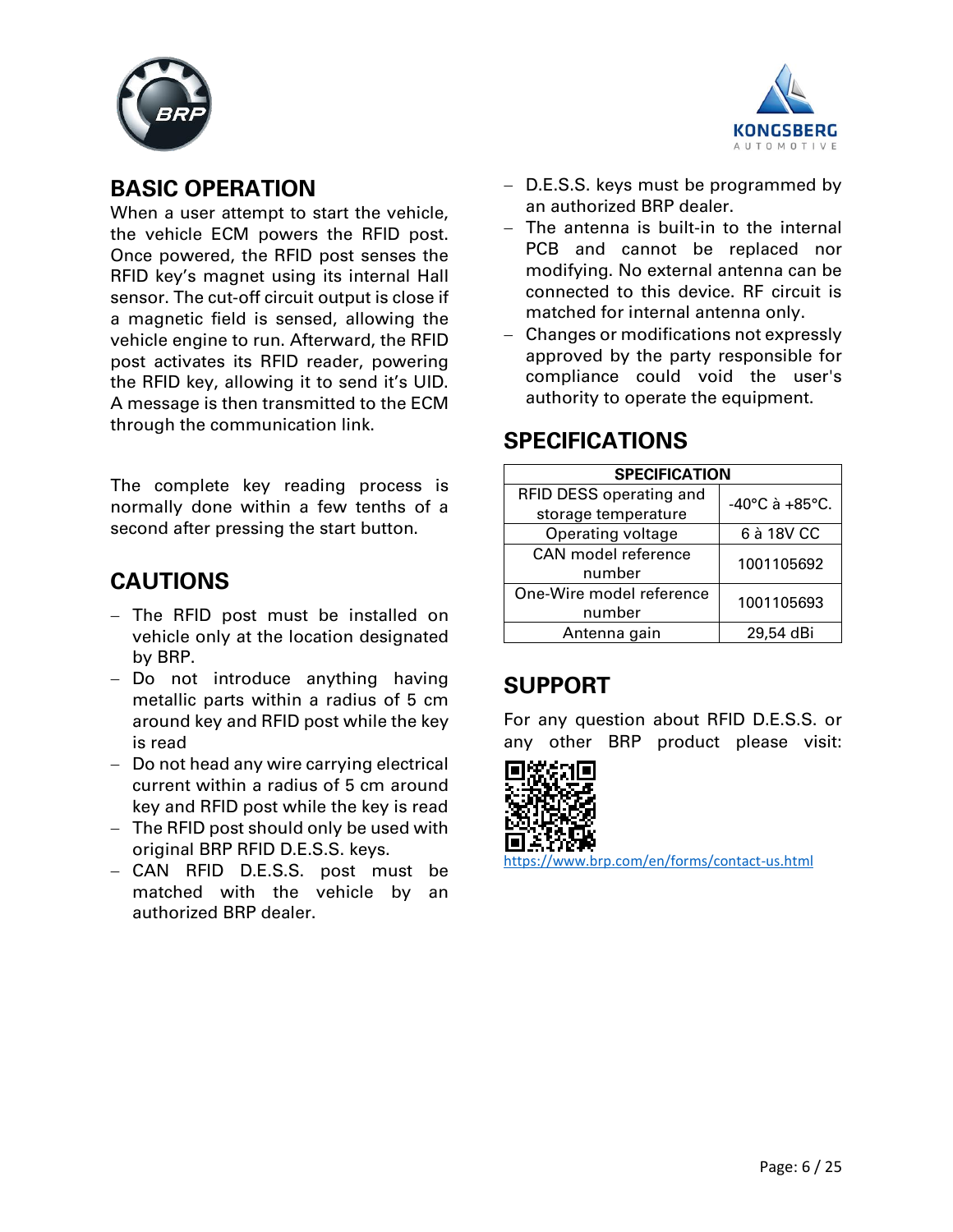



#### **D.E.S.S. RFID BRP MANUEL D'UTILISATION**

# <span id="page-6-0"></span>**GÉNÉRALITÉS**

Le D.E.S.S. RFID BRP (Digitally Encoded Security System) est composé de 2 pièces, la clé RFID (vendue séparément) et la borne RFID.

#### **COMPOSANTS**



- 1. Clé RFID (vendue séparément)
- 2. Puce RFID interne de la clé RFID
- 3. Aimant interne de la clé RFID
- 4. Borne RFID
- 5. Bille de fixation de la clé RFID
- 6. Interrupteur coupe-circuit à effet Hall interne
- 7. Filetage pour fixer la borne RFID sur la console du véhicule (numéro de pièce de l'écrou en plastique à utiliser : 278002963)
- 8. Antenne interne
- 9. Connecteur électrique

## **TERMINAUX DE SORTIE**

| <b>MODÈLE CAN</b> |                            |  |
|-------------------|----------------------------|--|
| <b>TERMINAUX</b>  | <b>FONCTIONS</b>           |  |
| А                 | Masse                      |  |
|                   | Interrupteur coupe-circuit |  |
| C                 | <b>CAN Bas</b>             |  |
|                   | Alimentation               |  |
|                   | <b>CAN Haut</b>            |  |

| <b>MODÈLE ONE-WIRE</b>               |                            |
|--------------------------------------|----------------------------|
| <b>TERMINAUX</b><br><b>FONCTIONS</b> |                            |
| Д                                    | Masse                      |
| R                                    | Interrupteur coupe-circuit |
|                                      | One-Wire                   |
|                                      | Alimentation               |

## **UTILISATION**

La borne RFID sert à:

- − Lire l'identifiant unique (UID) de la clé RFID fixée sur la borne et communiquer cette information au module de contrôle moteur (ECM).
- − Garder le moteur du véhicule en marche tant que la clé RFID est fixée sur la borne RFID.
- − Arrêtez le moteur lorsque la clé RFID est retirée de la borne RFID.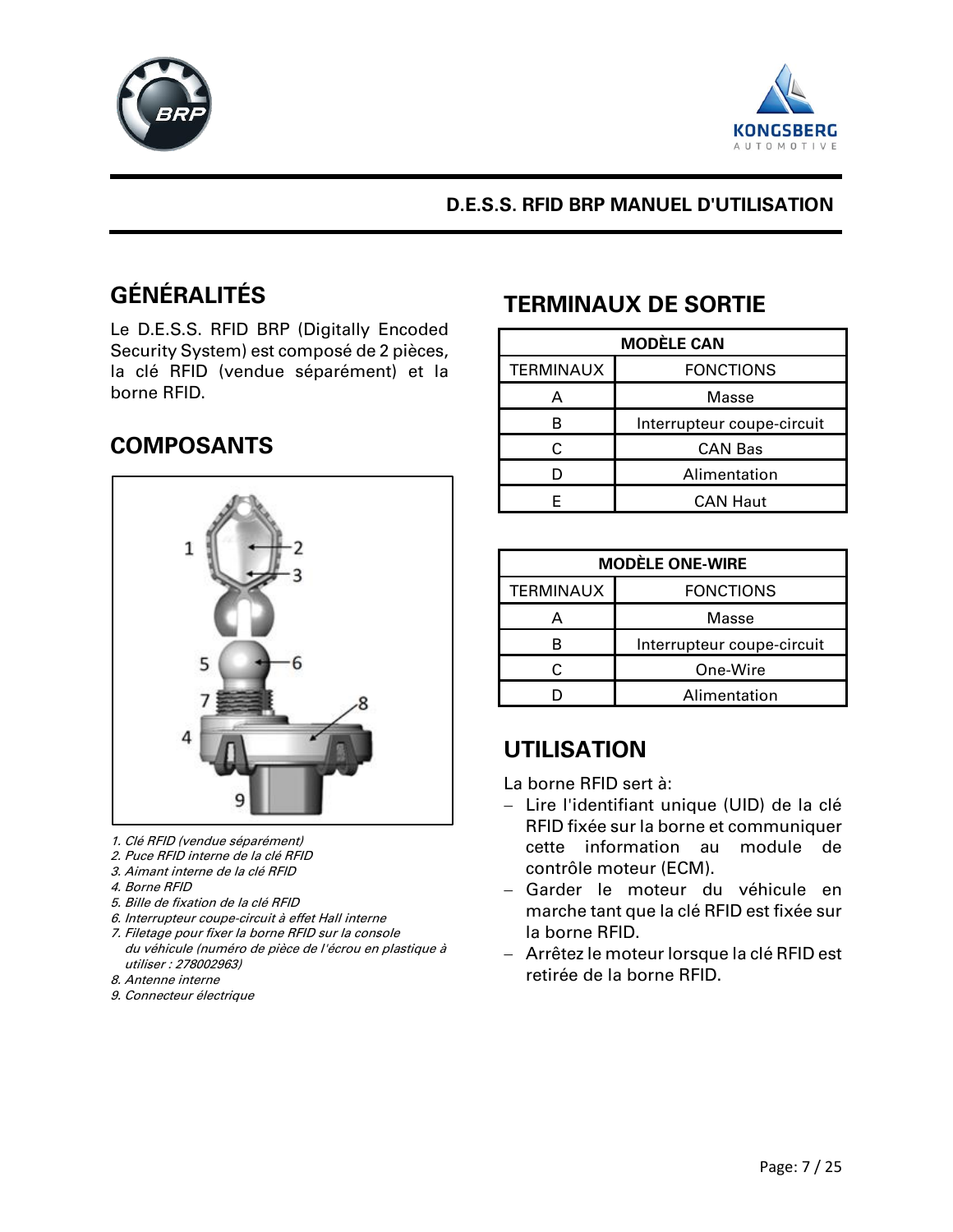



#### **FONCTIONNEMENT DE BASE**

Lorsqu'un utilisateur tente de démarrer le véhicule, l'ECM du véhicule alimente la borne RFID. Une fois alimenté, la borne RFID détecte l'aimant de la clé RFID grâce à son capteur Hall interne. La sortie de l'interrupteur coupe-circuit est fermée lorsqu'un champ magnétique est détecté, et le moteur peut fonctionner. Ensuite, la borne RFID active son lecteur RFID, alimente la clé RFID qui peut alors envoyer son UID. Un message est alors transmis à l'ECM via le port de communication.

Le processus complet de lecture de clé se fait normalement en quelques dixièmes de seconde après une pression sur le bouton de démarrage.

#### **AVERTISSEMENTS**

- − La borne RFID doit uniquement être installé à emplacements désignés dans le véhicule par BRP.
- − N'approchez aucun élément contenant une partie métallique dans un rayon de 5 cm autour de la clé et de la borne RFID pendant la lecture de la clé.
- − N'approchez aucun fil sous tension dans un rayon de 5 cm autour de la clé et de la borne RFID pendant la lecture de la clé.
- − La borne RFID doit uniquement être utilisé avec les clés D.E.S.S. RFID d'origine BRP.
- − La borne D.E.S.S. RFID CAN doit être apparié au véhicule par un concessionnaire BRP agréé.
- − Les clés D.E.S.S. doivent être programmées par un concessionnaire BRP agréé.
- − L'antenne est intégrée au circuit imprimé interne et ne peut être ni remplacée ni modifiée. Aucune antenne externe ne peut être connectée à cet appareil. Le circuit RF est uniquement adapté pour l'antenne interne.
- − Toutes modifications ou changements effectués sans l'autorisation expresse de la partie responsable de la conformité peuvent annuler le droit d'usage de l'équipement.

#### **SPÉCIFICATIONS**

| <b>SPÉCIFICATION</b>   |                                    |
|------------------------|------------------------------------|
| Températures de        |                                    |
| fonctionnement et de   | $-40^{\circ}$ C à $+85^{\circ}$ C. |
| stockage du dispositif |                                    |
| <b>DESS RFID</b>       |                                    |
| Tension de             | 6 à 18V CC                         |
| fonctionnement         |                                    |
| Numéro de référence du | 1001105692                         |
| modèle CAN             |                                    |
| Numéro de référence du | 1001105693                         |
| modèle One-Wire        |                                    |
| Gain d'antenne         | 29,54 dBi                          |

## **SUPPORT**

Pour toute question concernant le D.E.S.S. RFID ou tout autre produit BRP, veuillez consulter le site:

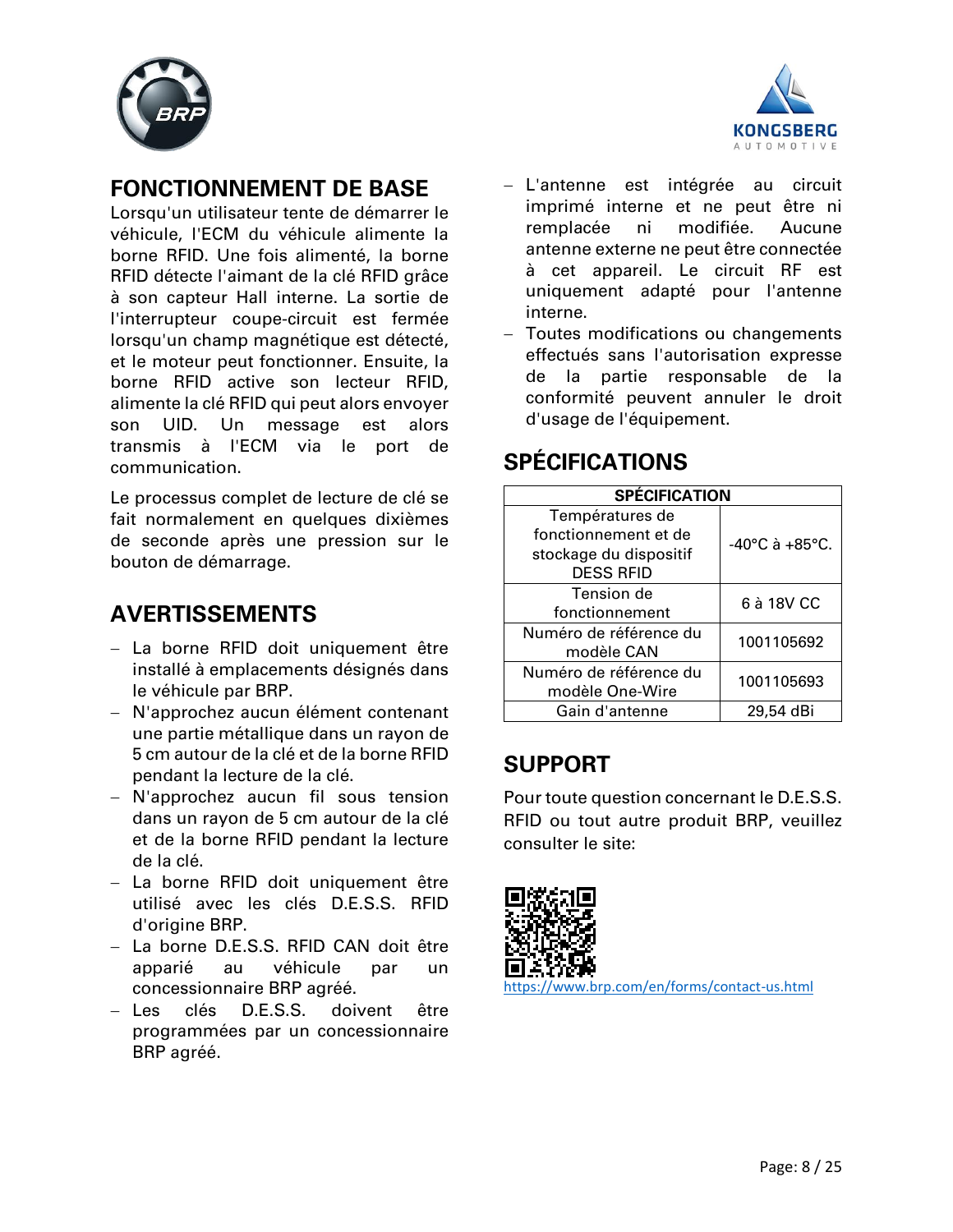



#### **EL D.E.S.S. DE RFID DE BRP MANUAL DEL USUARIO**

#### <span id="page-8-0"></span>**GENERAL**

El D.E.S.S. (sistema de seguridad cifrado digitalmente) de RFID de BRP consta de dos partes, la llave de RFID (que se vende por separado) y el poste de RFID.

#### **COMPONENTES**



- 1. Llave de RFID (se vende por separado)
- 2. Etiqueta interna de RFID de la llave de RFID
- 3. Imán interno de la llave de RFID
- 4. Poste de RFID
- 5. Bola de encaje para fijar la llave de RFID
- 6. Dispositivo interno de corte de efecto Sala.
- 7. Enrósquelo para fijar el poste de RFID en la consola del vehículo (número de pieza de la tuerca de plástico a utilizar: 278002963)
- 8. Antena interna
- 9. Conector eléctrico

#### **LEYENDA DE PATILLAS**

| <b>MODELO DE CAN</b> |                      |  |
|----------------------|----------------------|--|
| <b>PATILLA</b>       | <b>FUNCIÓN</b>       |  |
| А                    | Tierra               |  |
| R                    | Interruptor de corte |  |
| C                    | CAN bajo             |  |
|                      | Alimentación         |  |
|                      | CAN alto             |  |

| <b>MODELO DE ONE-WIRE</b>        |                      |
|----------------------------------|----------------------|
| <b>FUNCIÓN</b><br><b>PATILLA</b> |                      |
|                                  | Tierra               |
|                                  | Interruptor de corte |
|                                  | One-Wire             |
|                                  | Alimentación         |

## **USO**

El poste de RFID se utiliza para:

- − Leer el UID de la llave de RFID colocada en el poste y comunicar la información relativa al ECM (Módulo de Control del Motor).
- − Mantenga arrancado el vehículo siempre que la llave de RFID esté en el poste de RFID.
- − Pare el motor del vehículo si se quita la llave de RFID del poste de RFID.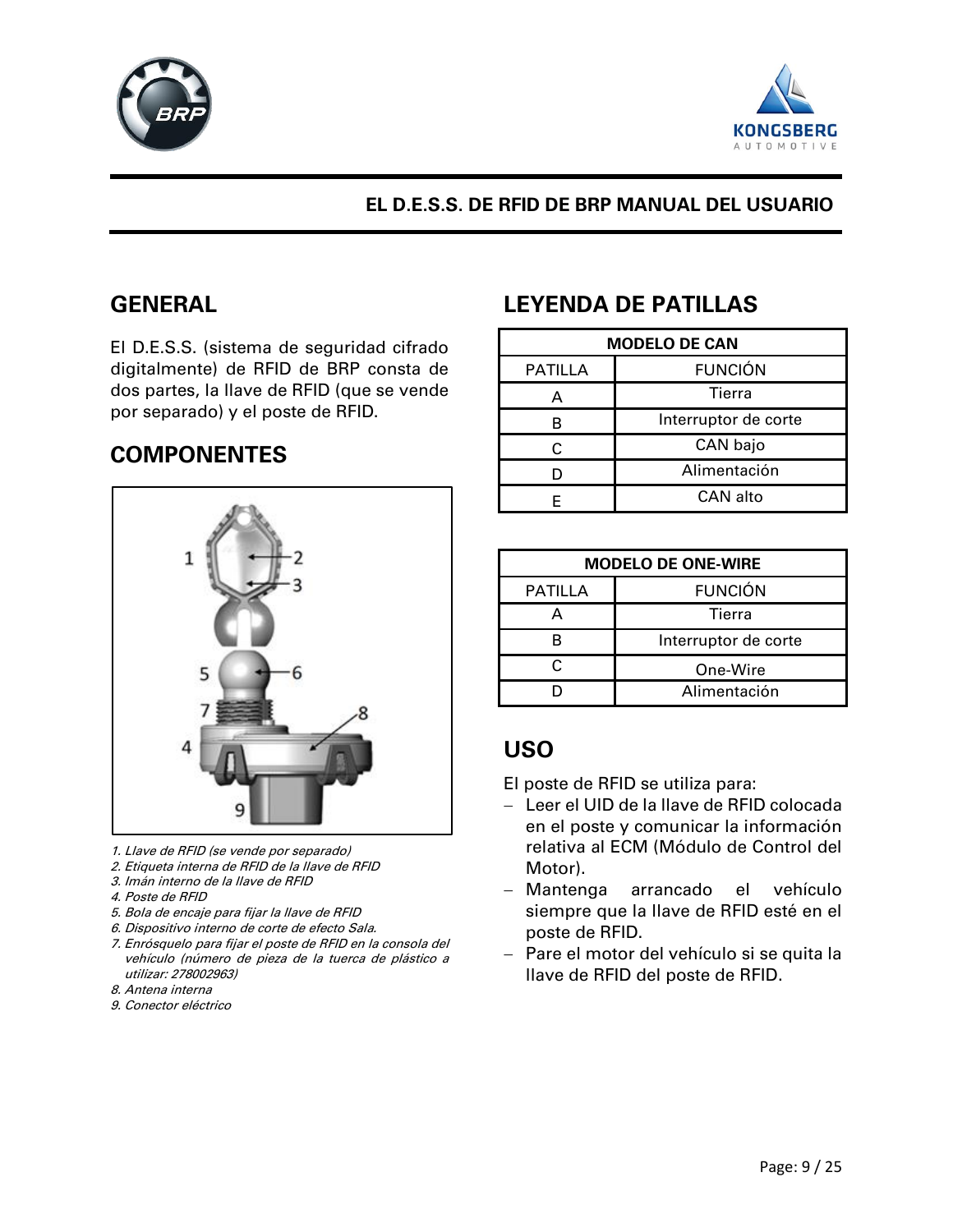



#### **FUNCIONAMIENTO BÁSICO**

Cuando el usuario intenta arrancar el vehículo, el ECM del vehículo alimenta el poste de RFID. Una vez alimentado, el poste de RFID detecta el imán de la llave de RFID utilizando su sensor de Sala interno. Se cierra la salida del circuito de corte si se detecta un campo magnético, permitiendo que funcione el motor del vehículo. El mismo tiempo, el poste de RFID activa su lector de RFID, alimentando la llave de RFID y permitiéndole enviar su UID. A

continuación se transmite un mensaje al ECM a través del enlace de comunicación.

El proceso completo de lectura de la llave se hace normalmente en varias décimas de segundo después de pulsar el botón de arranque.

# **ADVERTENCIAS**

- − El poste de RFID tiene que instalarse solamente en ubicaciones del vehículo designadas por BRP.
- − No introduzca nada que contenga piezas metálicas en un radio de 5 cm alrededor de la llave y el poste de RFID mientras se lee la llave.
- − No dirija ningún cable que lleve corriente eléctrica en un radio de 5 cm alrededor de la llave y el poste de RFID mientras se lee la llave.
- − El poste de RFID únicamente debe utilizarse con llaves de D.E.S.S. de BRP originales.
- − El poste de D.E.S.S. de RFID de CAN tiene que emparejarse con el vehículo por parte de un distribuidor autorizado de BRP.
- − Un distribuidor autorizado de BRP tiene que programar las llaves de D.E.S.S.
- − La antena está integrada en la PCB interna y no se puede sustituir ni modificar. No se puede conectar una antena exterior a este aparato. El circuito de RF únicamente es compatible con la antena interna.
- Los cambios o modificaciones no aprobados expresamente por la parte responsable del cumplimiento podrían anular la autoridad del usuario de utilizar el equipo.

# **ESPECIFICACIÓN**

| <b>ESPECIFICACIÓN</b>    |                  |  |  |
|--------------------------|------------------|--|--|
| Temperatura de           |                  |  |  |
| funcionamiento y         | $-40$ °C a $+85$ |  |  |
| almacenamiento del DESS  | °C.              |  |  |
| de RFID                  |                  |  |  |
| Tensión de               | 6 a 18 VCC       |  |  |
| funcionamiento           |                  |  |  |
| Número de referencia del | 1001105692       |  |  |
| modelo de CAN            |                  |  |  |
| Número de referencia del |                  |  |  |
| modelo de Un Hilo        | 1001105693       |  |  |
| Ganancia de la antena    | 29,54 dBi        |  |  |

## **ASISTENCIA**

Para preguntas sobre D.E.S.S. De RFID o algún otro producto BRP, visite:



<https://www.brp.com/en/forms/contact-us.html>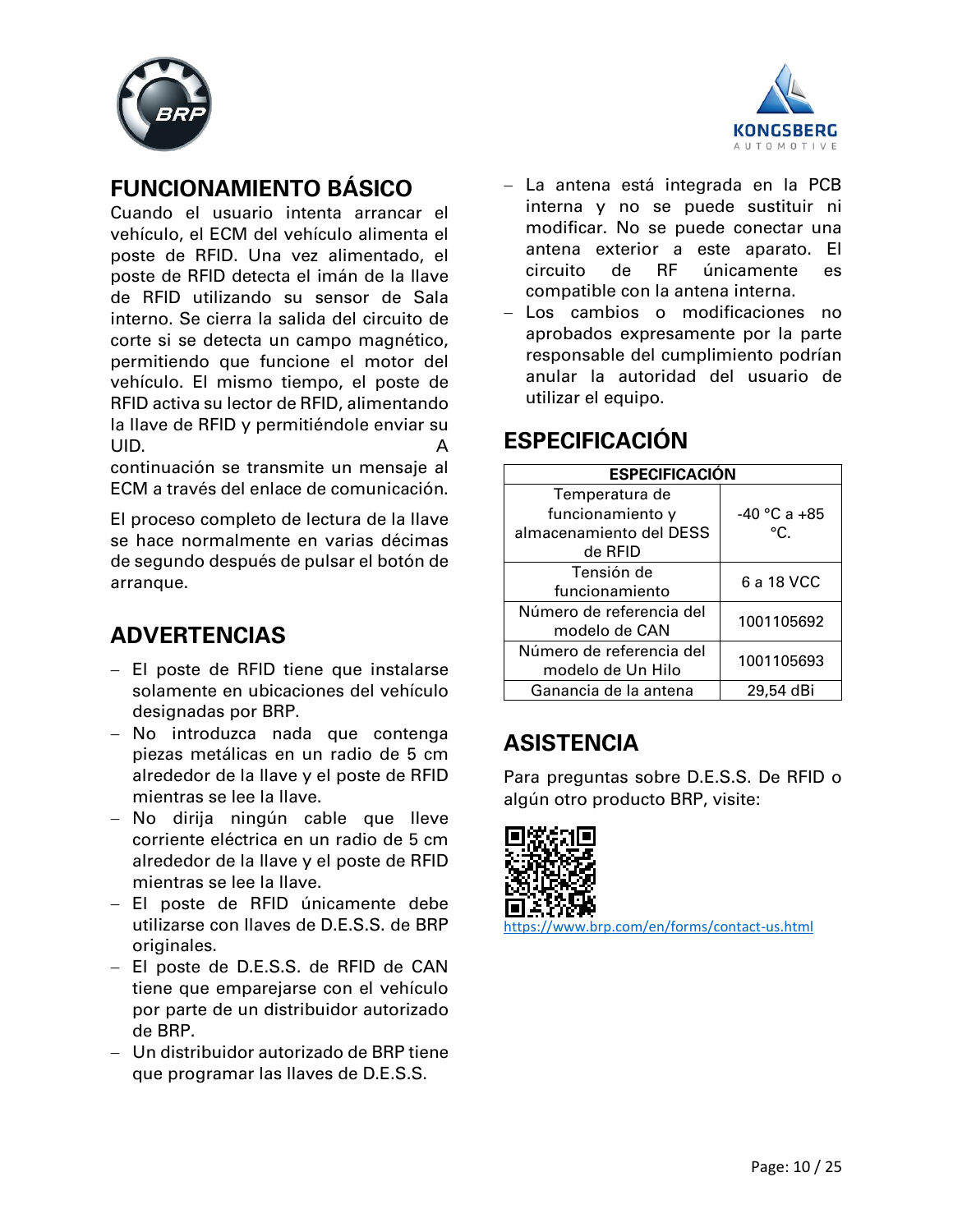



# <span id="page-10-0"></span>**RF certification and marking per country section**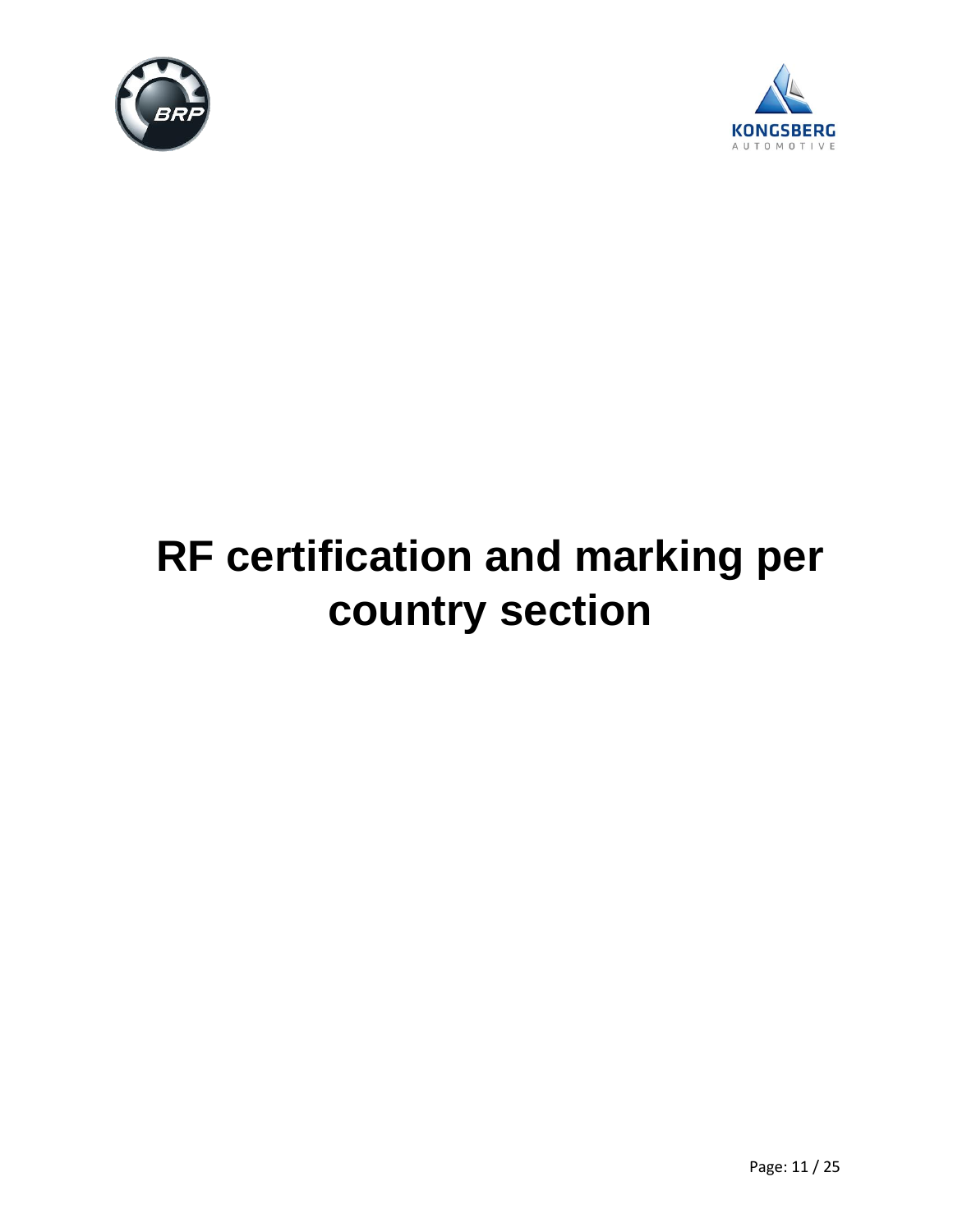



## <span id="page-11-0"></span>Argentina

**DE COMUNI** 

Certifier body: Comision Nacional de Comunicaciones

|                 | Model Number | <b>KA's Certificat Number</b> | Certifier body<br><b>Reference Number</b> |
|-----------------|--------------|-------------------------------|-------------------------------------------|
| <b>JACIONAL</b> | 1001105692   | 1001309137                    | EX-2021-13558336                          |
| CACIONES        | 1001105693   | 1001309206                    | EX-2021-13557446                          |

# <span id="page-11-1"></span>2. Australia / New Zealand

Certifier body : Braco Compliance Pty Ltd

|  | Model Number | KA's Certificat Number   Certifier body | Reference Number |
|--|--------------|-----------------------------------------|------------------|
|  | 1001105692   | 1001277318                              | ACN/ARBN         |
|  | 1001105693   |                                         | 84156023504      |

# <span id="page-11-2"></span>3. Bahamas

Certifier body: URCA, Utilites Regulation & Competition Authority of Bahamas

| Model Number | KA's Certificat Number | Certifier body<br>Reference Number |
|--------------|------------------------|------------------------------------|
| 1001105692   | 1001276868             | URCA_TA_2020 288                   |
| 1001105693   | 1001276870             | URCA TA 2020 289                   |

#### <span id="page-11-3"></span>4. Brazil

Certifier Body: República Federativa do Brasil, Agência Nacional de Telecomunicações

| Model Number             | KA's Certificat Number | Certifier Body<br><b>Reference Number</b> |
|--------------------------|------------------------|-------------------------------------------|
| 1001105692<br>1001105693 | 1001309212             | 07877-21-10186                            |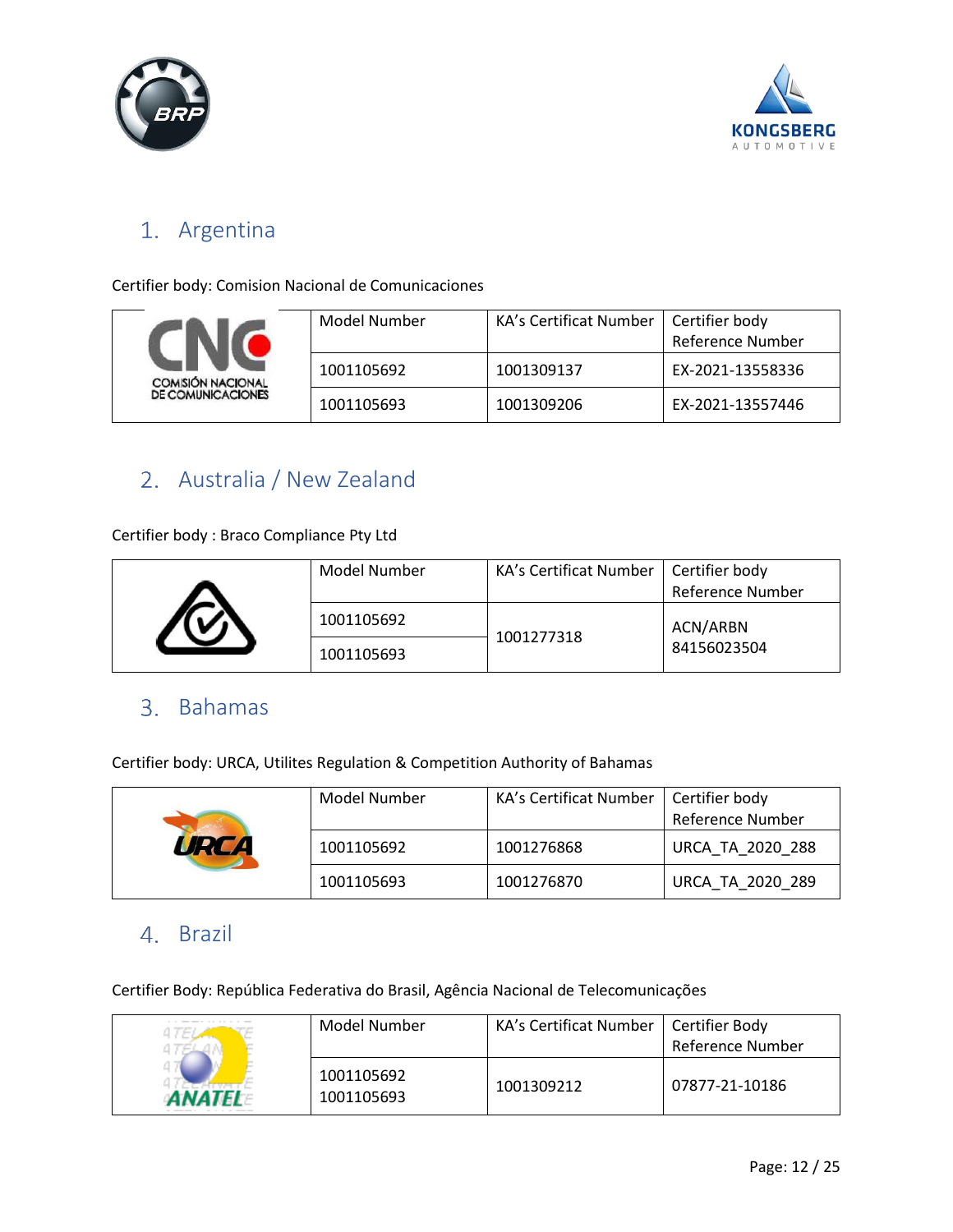



#### <span id="page-12-0"></span>Canada 5.

Industrie Canada [: https://sms-sgs.ic.gc.ca/equipmentSearch/searchRadioEquipments?execution=e1s2](https://sms-sgs.ic.gc.ca/equipmentSearch/searchRadioEquipments?execution=e1s2)

#### Certification number / Numéro de certification:12006A-1001002222 For variant 1001105692 and 1001105693

Certificate number / Numéro de certificat : 395590-8

This device complies with part 15 of the FCC Rules. Operation is subject to the following two conditions: (1) This device may not cause harmful interference, and (2) this device must accept any interference received, including interference that may cause undesired operation.

Changes or modifications not expressly approved by the party responsible for compliance could void the user's authority to operate the equipment.

*This device contains licence-exempt transmitter(s)/receiver(s) that comply with Innovation, Science and Economic Development Canada's licence-exempt RSS(s). Operation is subject to the following two conditions:*

- (1) This device may not cause interference.
- (2) This device must accept any interference, including interference that may cause undesired operation of the device.

*L'émetteur/récepteur exempt de licence contenu dans le présent appareil est conforme aux CNR d'Innovation, Sciences et Développement économique Canada applicables aux appareils radio exempts de licence. L'exploitation est autorisée aux deux conditions suivantes :*

- (1) l'appareil ne doit pas produire de brouillage;
- (2) l'appareil doit accepter tout brouillage radioélectrique subi, même si le brouillage est susceptible d'en compromettre le fonctionnement.

Marking : Labelling on the product

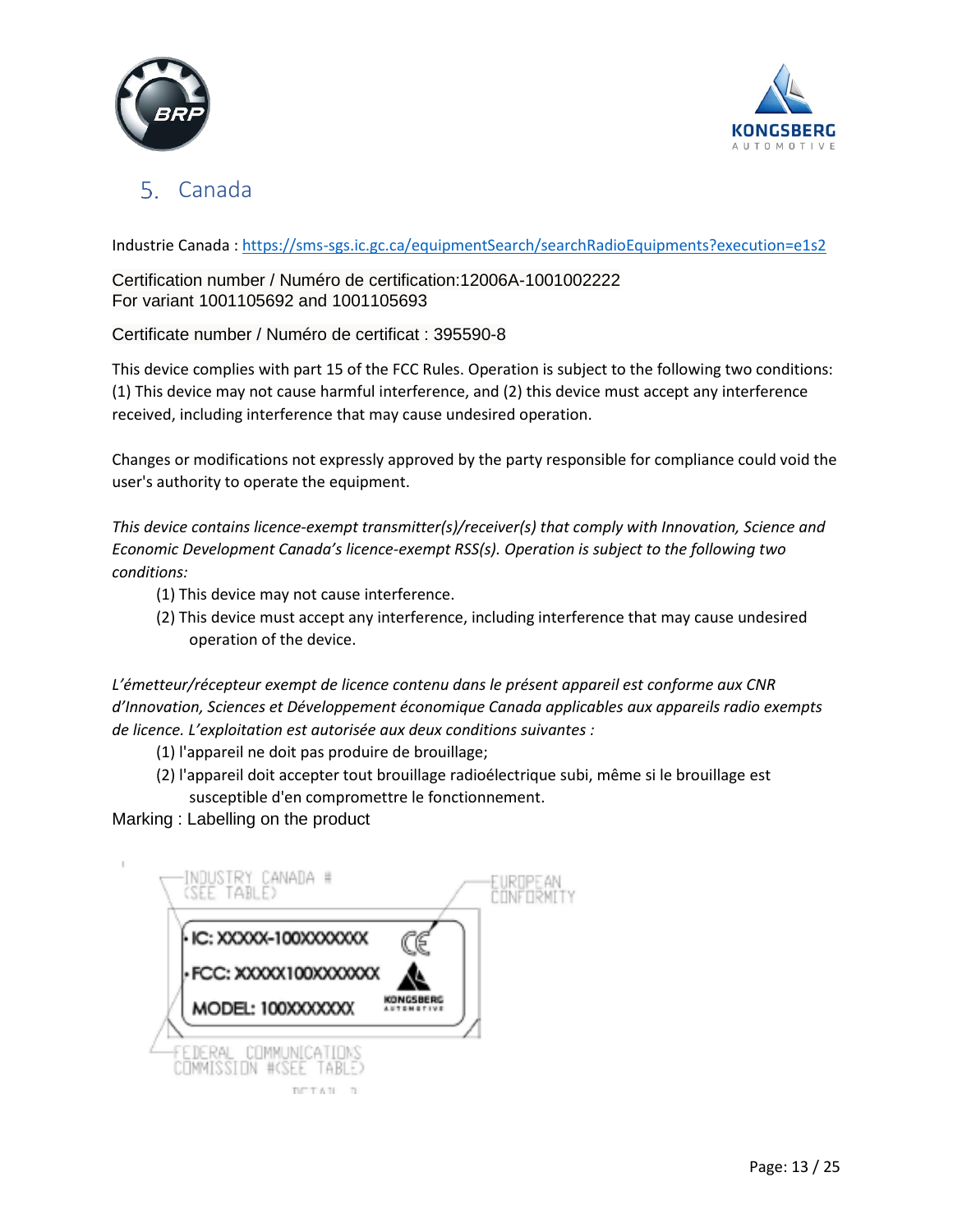



#### <span id="page-13-0"></span>6. Cayman Islands

No certification required in Cayman Islands for the devices

#### <span id="page-13-1"></span>7. Chile

Kongsberg's certificat ref. 1001276873

Subsecretaria de Telecomunicaciones Ord.Nº 18703/DO Nº 74029/F39

| - Tipo de Equipo                        | : Borne RFID Gen2 (RF/Dess post). |
|-----------------------------------------|-----------------------------------|
| - Marca                                 | : KONGSBERGAUTOMOTIVE.            |
| - Modelo                                | : 1001105692, 1001105693.         |
| - Fabricante                            | : Kongsberg Inc.                  |
| - Frecuencias de operación : 13,56 MHz. |                                   |
| - Intensidad de campo máxima:           | RFID: 0,24 mV/m @ 30 m.           |

#### <span id="page-13-2"></span>8. China

Investigation and Confirmation Letter of SRRCProduct Catalogue

13.56MHz Micro-power Short-Range device is exempted from the current SRRC certification scope.

Kongsberg's Document ref. 1001277305

#### <span id="page-13-3"></span>9. Colombia

Certifier body : Comision de Regulation de comunicaciones

|                         | Model Number | KA's Certificat Number | Certifier body<br><b>Reference Number</b> |
|-------------------------|--------------|------------------------|-------------------------------------------|
| <b>NUMBER OF STREET</b> | 1001105692   | 1001276878             | 2020523033                                |
|                         | 1001105693   | 1001276887             | 2020523034                                |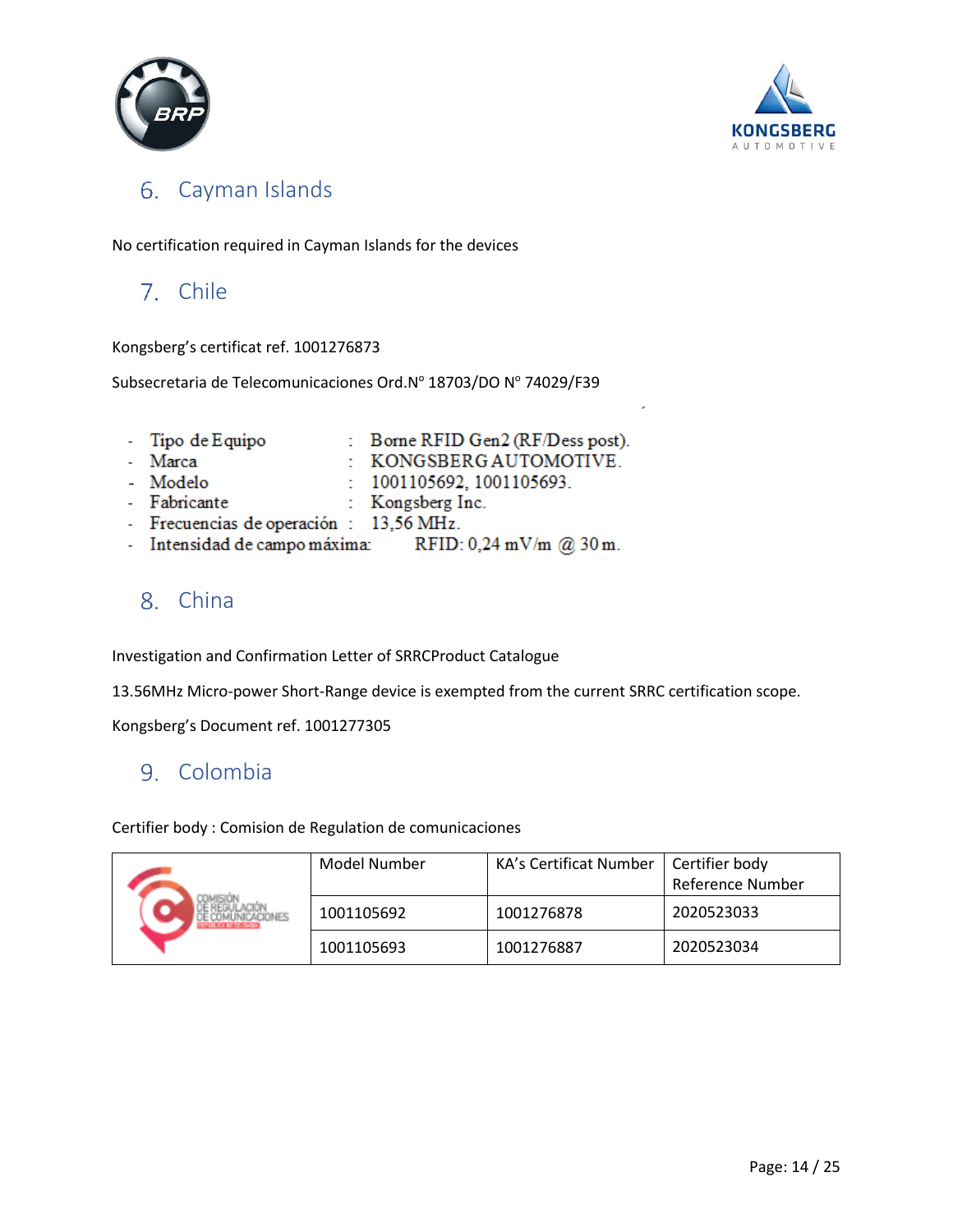



# <span id="page-14-0"></span>10. Costa Rica

Certifier body : Superintendencia De Telecomunicaciones

| Model Number | KA's Certificat Number | Certifier body Reference<br>Number |
|--------------|------------------------|------------------------------------|
| 1001105692   | 1001289343             | 02871-SUTEL-DGC-2021               |
| 1001105693   | 1001289346             | 02877-SUTEL-DGC-2021               |

## <span id="page-14-1"></span>11. Curaçao

Certifier body : The Minister of Traffic,Transportand Urban Planning

| Model Number | KA's Certificat Number | Certifier body   |
|--------------|------------------------|------------------|
|              |                        | Reference Number |
| 1001105692   | 1001276889             | 2021/040/TA      |
| 1001105693   | 1001276890             | 2021/041/TA      |

## <span id="page-14-2"></span>12. Ecuador

Certifier body :Agencia de Regulacion y Control de las Telecomunicaciones

| Model Number | <b>KA's Certificat Number</b> | Certifier body Reference |
|--------------|-------------------------------|--------------------------|
|              |                               | Number                   |
| 1001105692   | 1001276892                    | ARCOTEL-NRH-2020-000833  |
| 1001105693   | 1001276894                    | ARCOTEL-NRH-2020-000832  |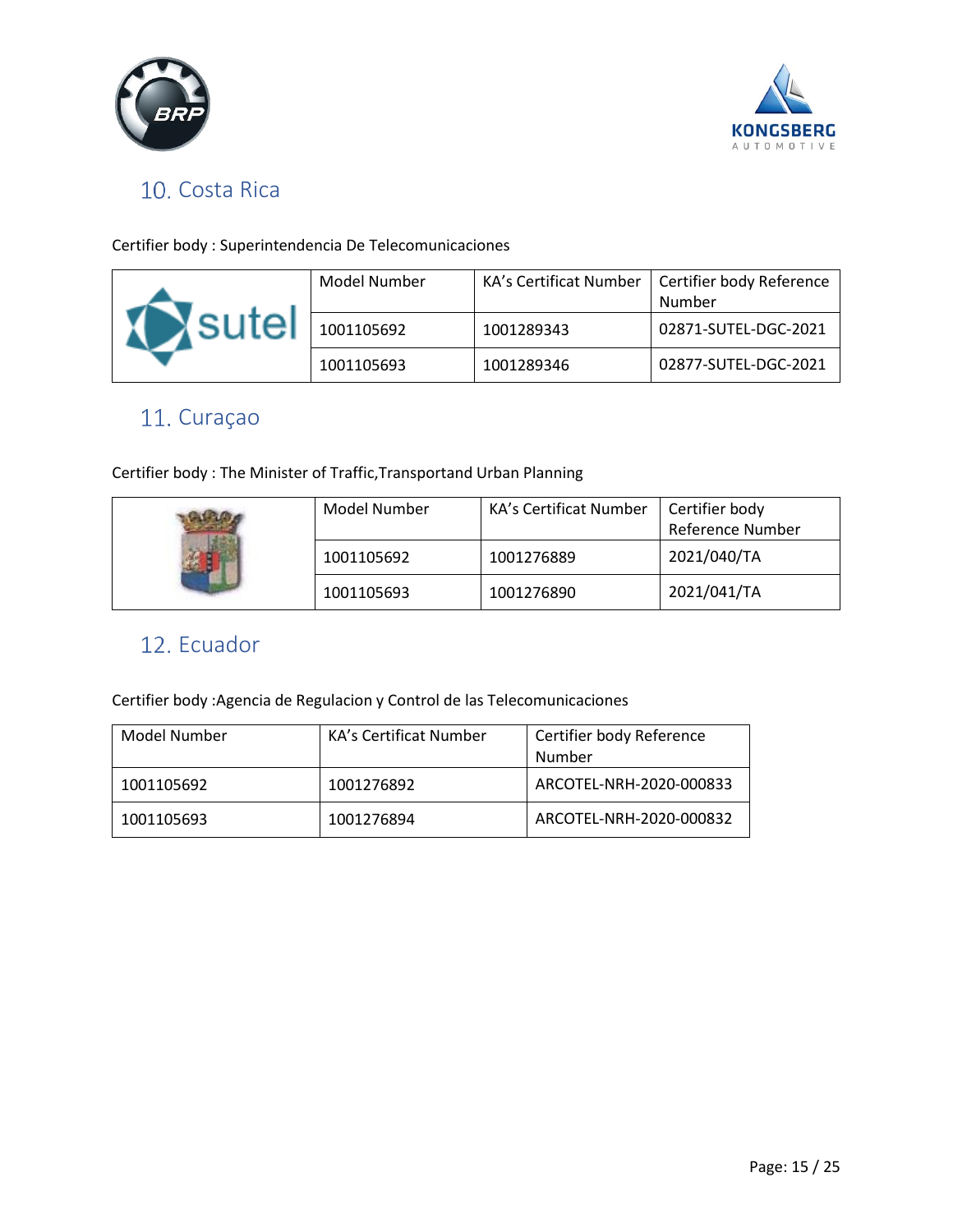



#### <span id="page-15-0"></span>13. Europe

#### Konsberg's Certificat of compliance Ref. 1001238869

The following standards have been applied

| <b>Radio equipment Directive</b> | 2014/53/EU                                          |  |
|----------------------------------|-----------------------------------------------------|--|
| Article 3.1a:                    | Safety and health                                   |  |
|                                  | IEC 62368-1:2014                                    |  |
| Article 3.1b:                    | <b>EMC</b>                                          |  |
|                                  | CISPR25 Ed4 (2016) : Conducted emission             |  |
|                                  | CISPR25 Ed4 (2016) : Rediated emission              |  |
|                                  | ISO 11452-2 (2004) : Radiated Electromagnetic Field |  |
|                                  | Immunity                                            |  |
| Article 3.2:                     | Spectrum usage efficiency                           |  |
|                                  | ETSI EN 300 330 V2.1.1 (2017-02)                    |  |

#### <span id="page-15-1"></span>14. Haiti

Certifier Body: Conseil National des telecommunication

|                    | Model Number | KA's Certificat Number | Haiti Reference  |
|--------------------|--------------|------------------------|------------------|
|                    |              |                        | Number           |
|                    | 1001105692   | 1001296884             | CNT-H-RC 0007893 |
| REPUBLIQUE D'HAITI | 1001105693   | 1001296887             | CNT-H-RC 0007914 |

# <span id="page-15-2"></span>15. Hong Kong

#### Certifier Body: Nemko

| Model Number | KA's Certificat Number | Nemko Reference<br>Number |
|--------------|------------------------|---------------------------|
| 1001105692   | 1001276897             | CA0012100001              |
| 1001105693   | 1001277235             | CA0012100002              |

#### <span id="page-15-3"></span>16. Indonesia

Certification information for that country to come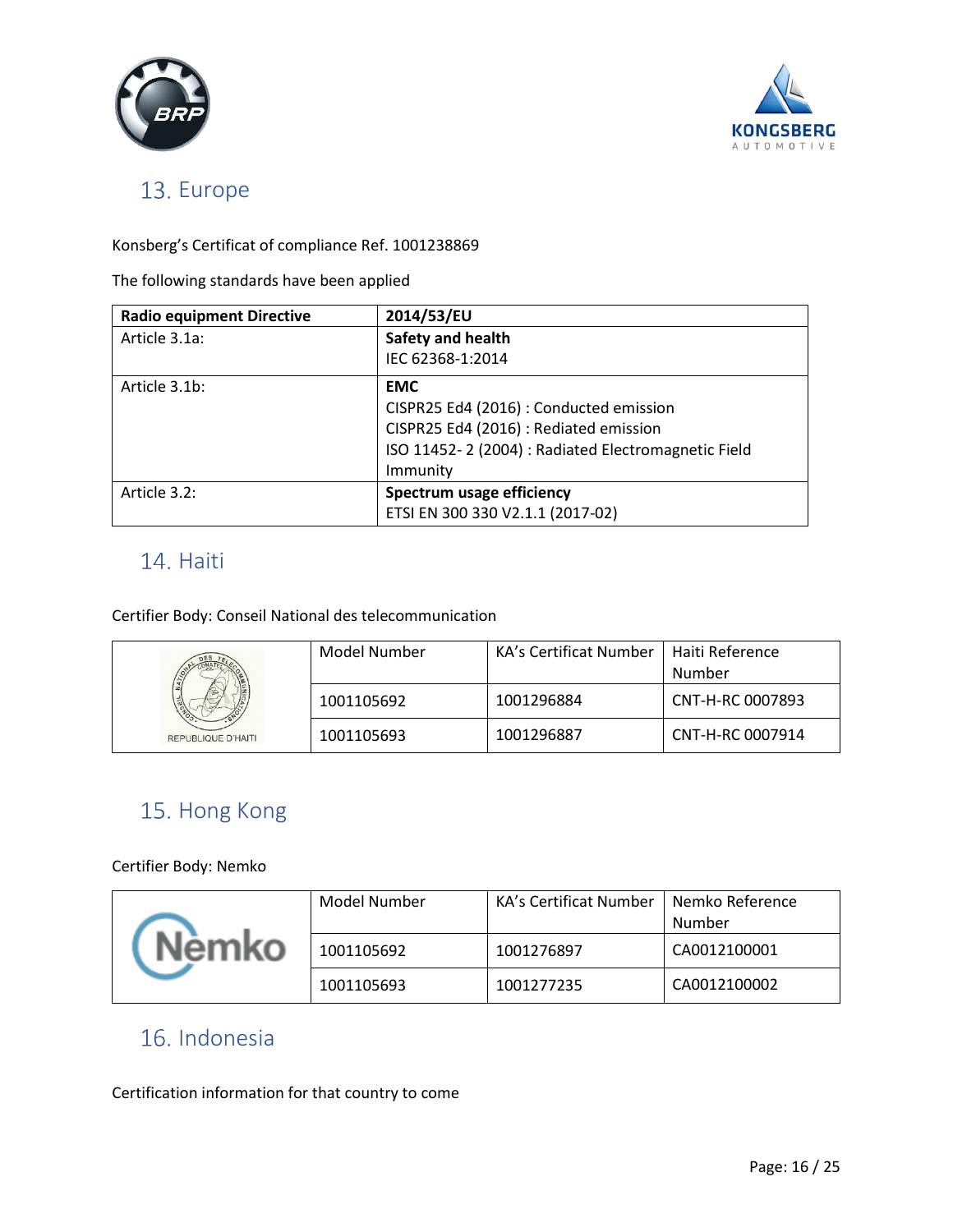



## <span id="page-16-0"></span>17. Israel

Certifier body: Ministry of Communications Compliant with FCC 47 CFR Part 15, subpart B

| שם בעל ההיתר: Kongsberg Automotive | שם בעל ההיתר: Kongsberg Automotive |
|------------------------------------|------------------------------------|
| דגם: 1001105692                    | דגם: 1001105693                    |
| <b>Kanada</b> :ארץ                 | <b>Kry: ארץ:</b>                   |
| אישור מס. 51-74757                 | אישור מס. 51-74761                 |
| אסור להחליף את האנטנה              | אסור להחליף את האנטנה              |
| מאושר לתחום תדרים MHz 13.5600      | מאושר לתחום תדרים MHz 13.5600      |
| MW.10 אשר ספק השידור אינו עולה     | אשר ספק השידור אינו עולה MW.10     |

| Model Number | <b>KA's Certificat Number</b> | Certifier body<br><b>Reference Number</b> |
|--------------|-------------------------------|-------------------------------------------|
| 1001105692   | 1001277239                    | 51-74757                                  |
| 1001105693   | 1001277240                    | 51-74761                                  |

## <span id="page-16-1"></span>18. Japan

Certification information for that country to come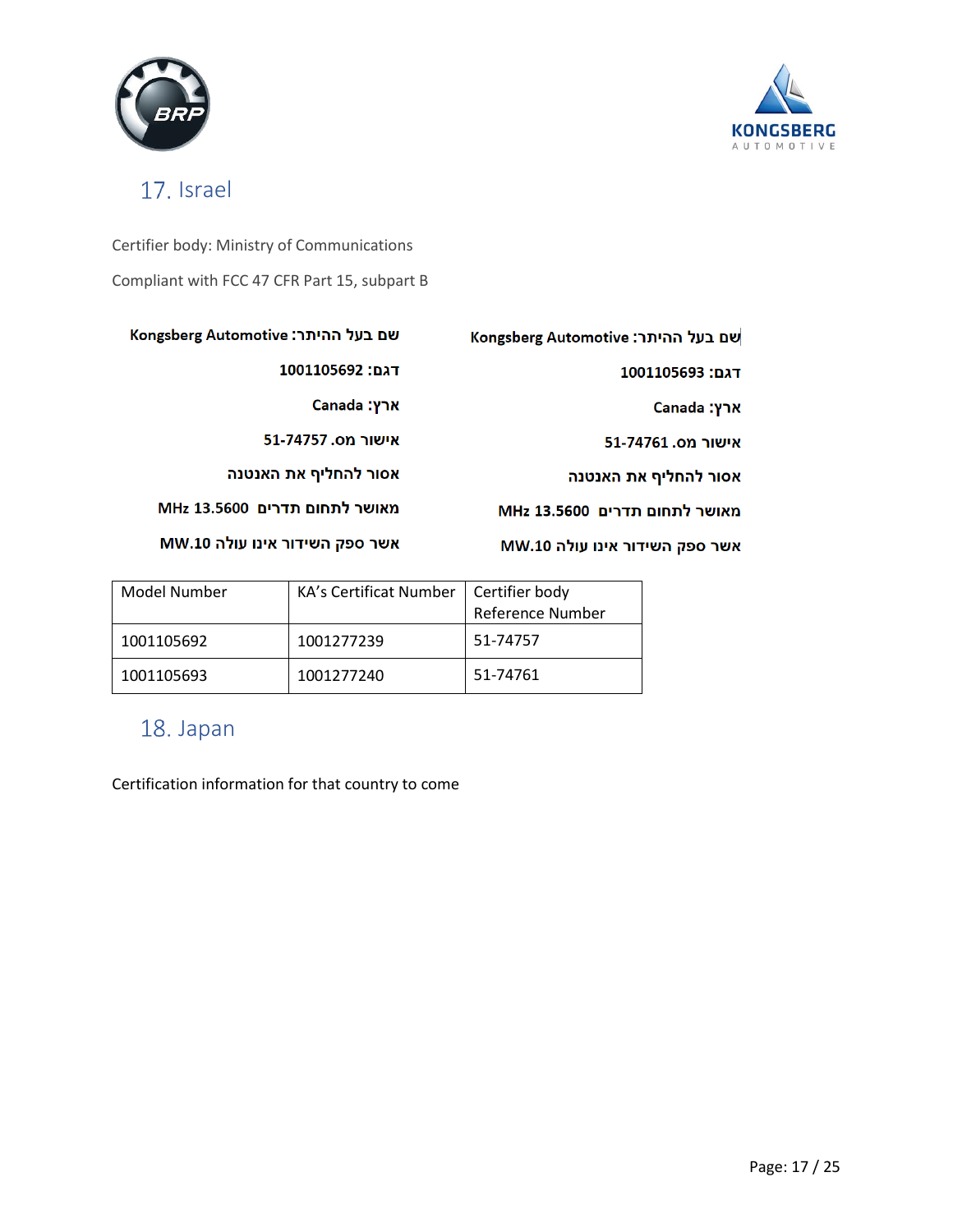



#### <span id="page-17-0"></span>19. Mexico

Instituto Federal De Telecomunicationes (IFT)

Modelo: Kongsberg part # 1001105692 BRP Part # 710 006 858

#### CERTIFICADO DE HOMOLOGACIÓN **Clase: PROVISIONAL** Número: RCPKO1020-2265 Vigencia: 5 de octubre de 2021

| Fecha de emisión:                          | Oficio respuesta a solicitud:    |
|--------------------------------------------|----------------------------------|
| 5 de octubre de 2020                       | IFT/223/UCS/DG-AUSE/ 5598 / 2020 |
| Equipo:                                    |                                  |
| Dispositivo RFID para vehículo             |                                  |
| Marca:                                     | Modelo:                          |
| <b>Kongsberg Automotive</b>                | 1001105692                       |
| Perito(s) en Telecomunicaciones:           |                                  |
| Ing. Mario Olmos Cordero (IFT-P-0063-2017) |                                  |
|                                            | <b>CARACTERÍSTICAS TÉCNICAS</b>  |
| Frecuencias de operación                   | 13.56 MHz                        |
|                                            |                                  |
| Intensidad de campo eléctrico              | $\leq$ 84 dBµV/m a 30 m          |

Modelo: Kongsberg part # 1001105693 BRP Part # 515 178 840

CERTIFICADO DE HOMOLOGACIÓN **Clase: PROVISIONAL** Número: RCPKO1020-2261 Vigencia: 5 de octubre de 2021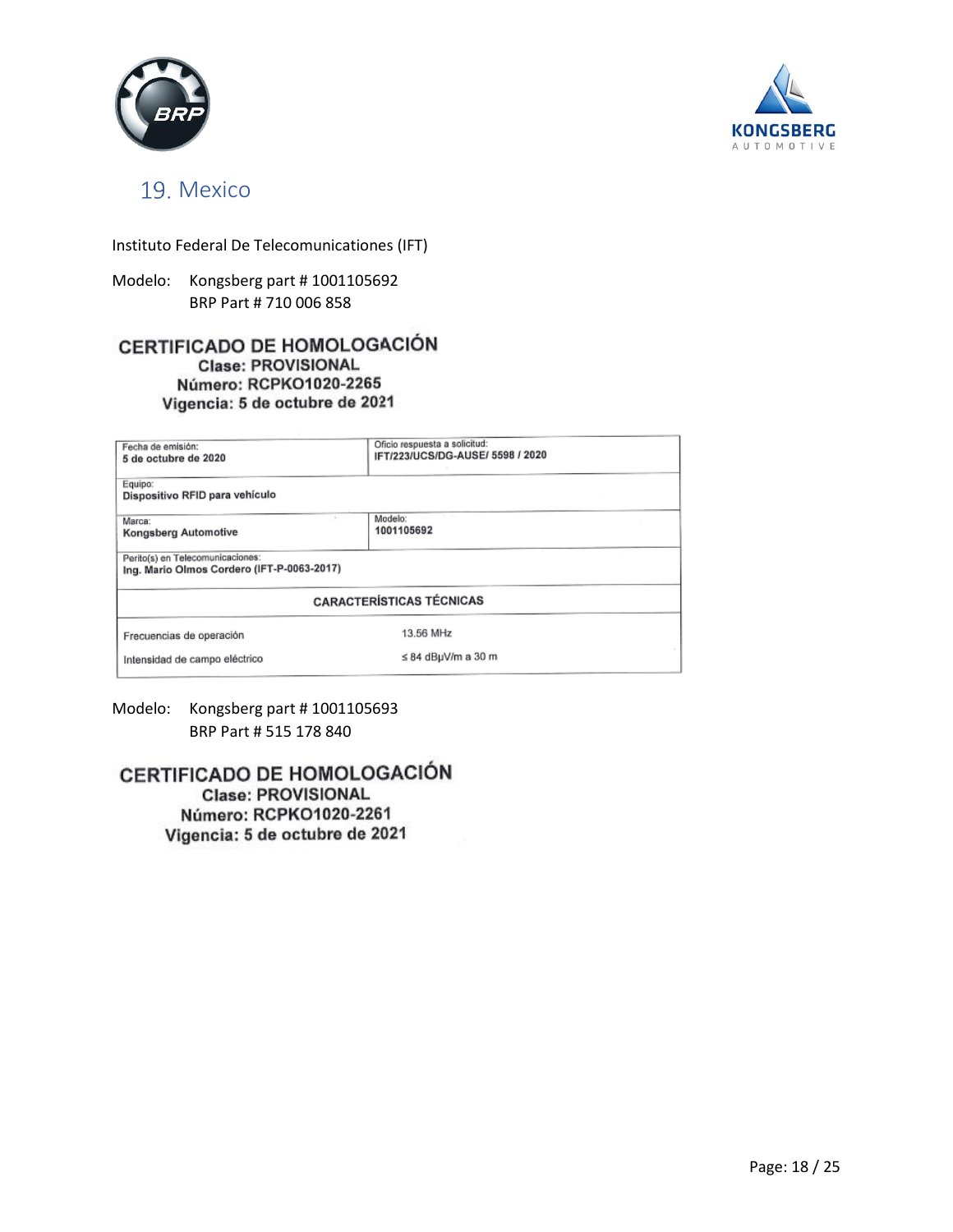



| Fecha de emisión:                                                              | Oficio respuesta a solicitud:<br>IFT/223/UCS/DG-AUSE/ 5594 / 2020 |
|--------------------------------------------------------------------------------|-------------------------------------------------------------------|
| 5 de octubre de 2020                                                           |                                                                   |
| Equipo:<br>Dispositivo RFID para vehículo                                      |                                                                   |
| Marca:                                                                         | Modelo:                                                           |
| <b>Kongsberg Automotive</b>                                                    | 1001105693                                                        |
| Perito(s) en Telecomunicaciones:<br>Ing. Mario Olmos Cordero (IFT-P-0063-2017) |                                                                   |
|                                                                                | <b>CARACTERÍSTICAS TÉCNICAS</b>                                   |
| Frecuencias de operación                                                       | 13.56 MHz                                                         |
| Intensidad de campo eléctrico                                                  | $\leq$ 84 dBµV/m a 30 m                                           |

# **Dictamen de IFETEL:**

"La operación de este equipo está sujeta a las siguientes dos condiciones: (1) es posible que este equipo o dispositivo no cause interferencia perjudicial y (2) este equipo o dispositivo debe aceptar cualquier interferencia, incluyendo la que pueda causar su operación no deseada."

## <span id="page-18-0"></span>20. Mongolia

Certifier Body: Communications Regulatory commission of Mongolia

| Model Number             | KA's Certificat Number | Certifier Body<br>Reference Number |
|--------------------------|------------------------|------------------------------------|
| 1001105692<br>1001105693 | 1001296881             | A21000447                          |

## <span id="page-18-1"></span>21. Panama

Certifier Body: Republica de Panama, Autoridad Nacional de Los Publicos

| <b>Model Number</b> | <b>KA's Certificat Number</b> | Certifier Body   |
|---------------------|-------------------------------|------------------|
|                     |                               | Reference Number |
| 1001105692          | 1001277257                    | 4366             |
| 1001105693          | 1001277260                    | 4367             |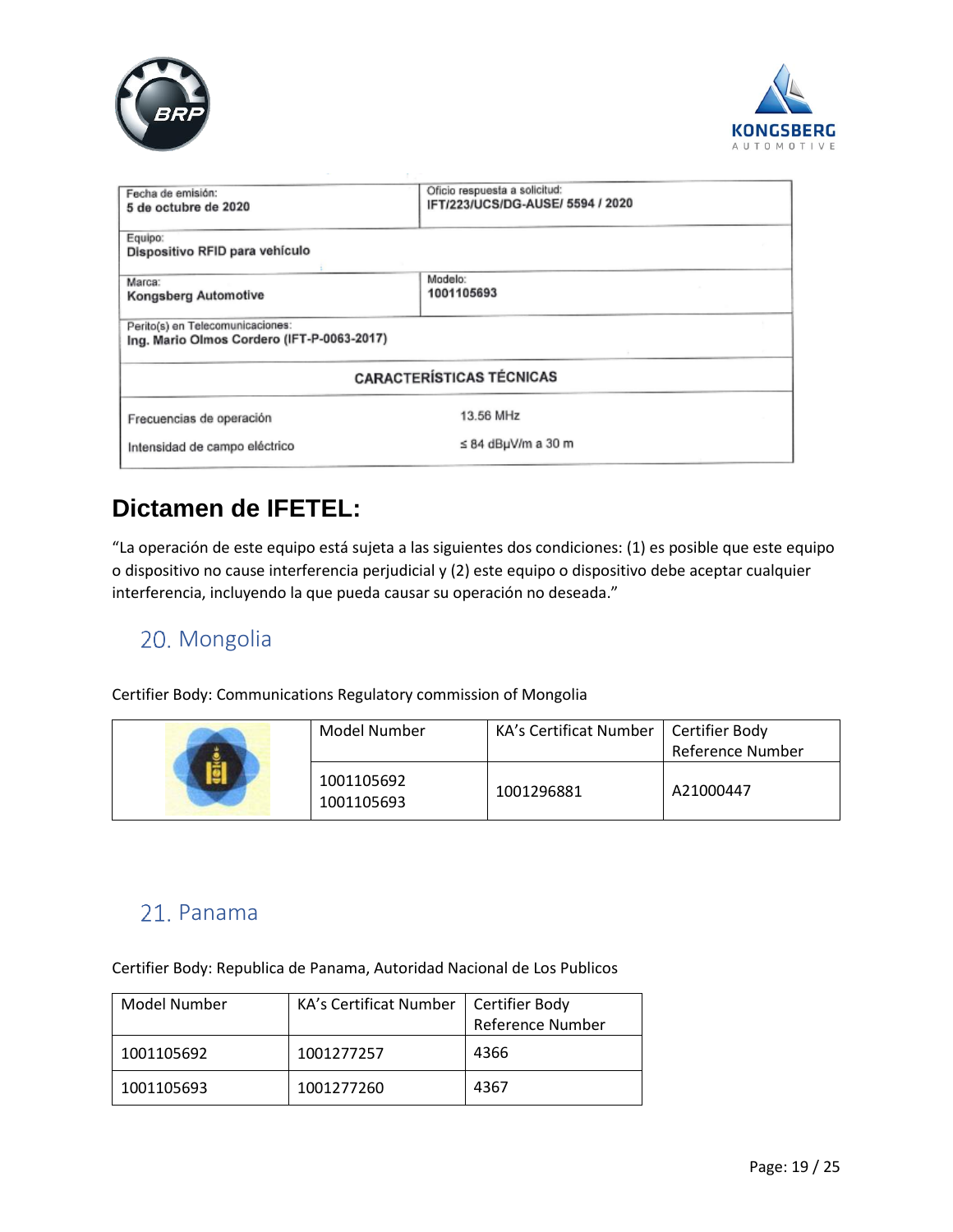



# <span id="page-19-0"></span>22. Paraguay

Certifier Body: Conatel Comision Nacional de Telecomunicaciones

| Model Number   | KA's Certificat Number | Certifier Body<br>Reference Number |              |
|----------------|------------------------|------------------------------------|--------------|
|                | 1001105692             | 1001277320                         | 2020-11-0848 |
| <b>CONATEL</b> | 1001105693             | 1001277321                         | 2020-11-0849 |

#### <span id="page-19-1"></span>23. Peru

Certifier Body: Ministerio de Transportes y Comunicaciones

Exemption : No es exigible la homologaciones para este equipo

| Model Number | KA's Certificat Number   Certifier Body |                  |
|--------------|-----------------------------------------|------------------|
|              |                                         | Reference Number |
| 1001105692   | 1001277309                              | T-149776-2020    |
| 1001105693   | 1001277310                              | T-149808-2020    |

## <span id="page-19-2"></span>24. Philippines

Certifier Body: Republic of the Philippines National Telecommunications Commission

| Model Number | KA's Certificat Number | Certifier Body<br><b>Reference Number</b> |
|--------------|------------------------|-------------------------------------------|
| 1001105692   | 1001277262             | ESD-RCE-2125010                           |
| 1001105693   | 1001277263             | ESD-RCE-2125011                           |

#### <span id="page-19-3"></span>25. Russia

Certification information for that country to come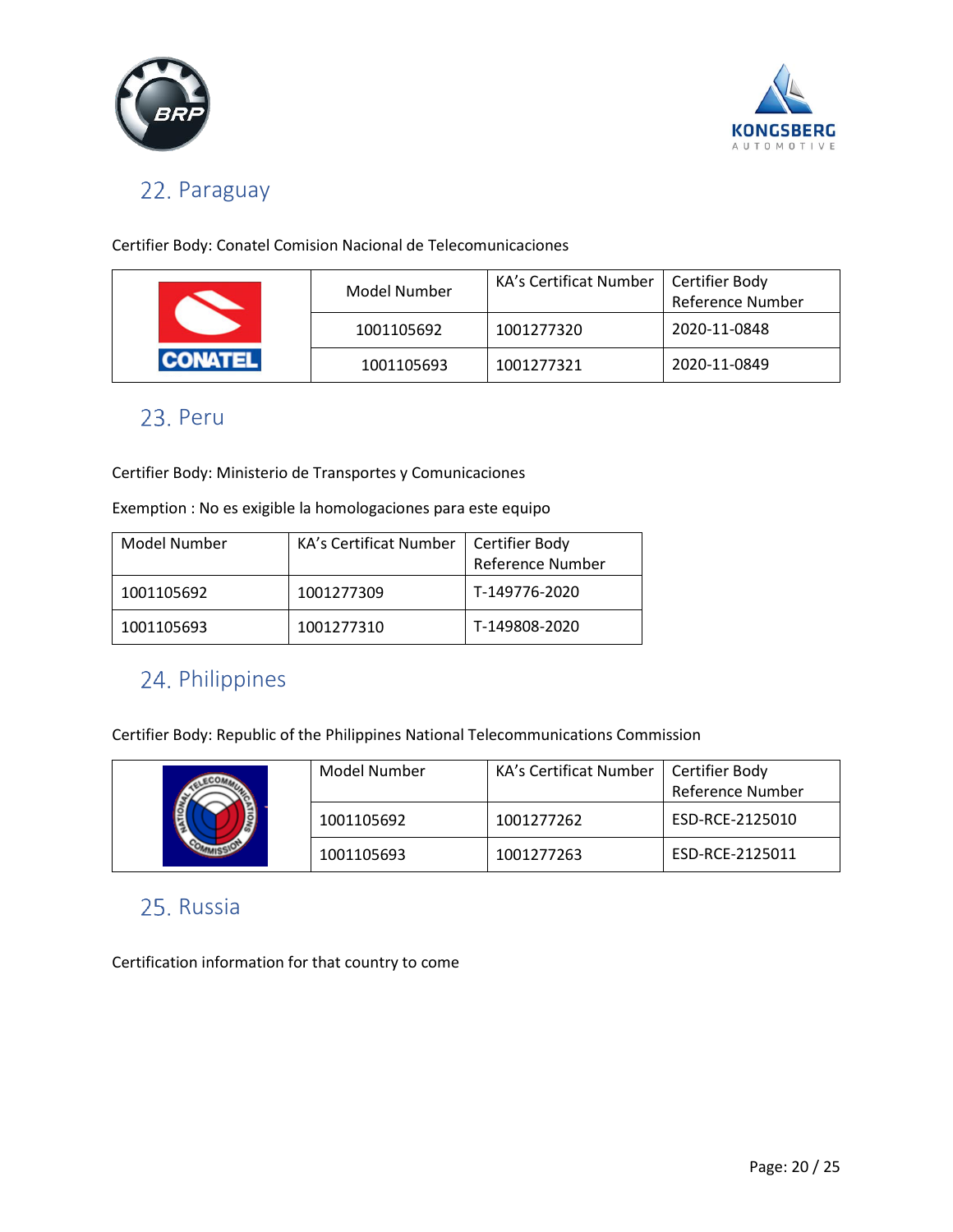



## <span id="page-20-0"></span>26. Singapore

#### Certifier Body: Infocomm Media Development Authority

| <b>OCOMM</b>   | Model Number | <b>KA's Certificat Number</b> | Certifier Body<br>Reference Number                        |
|----------------|--------------|-------------------------------|-----------------------------------------------------------|
| <b>LOPMENT</b> | 1001105692   | 1001277267                    | <b>Complies with</b><br><b>IMDA Standards</b><br>N3752-20 |
|                | 1001105693   | 1001277270                    | <b>Complies with</b><br><b>IMDA Standards</b><br>N3753-20 |

## <span id="page-20-1"></span>27. South Africa

Certifier Body: Certifier Body: Independent Communications Authority of South Africa

|          | Model Number             | KA's Certificat Number   Certifier Body | Reference Number |
|----------|--------------------------|-----------------------------------------|------------------|
| $ICIN-S$ | 1001105692<br>1001105693 | 1001309075                              | TA-2021/0837     |

Label must be on the packaging, exporter have to request labels to Kongsberg Canada (819) 533-3201

# <span id="page-20-2"></span>28. South Korea

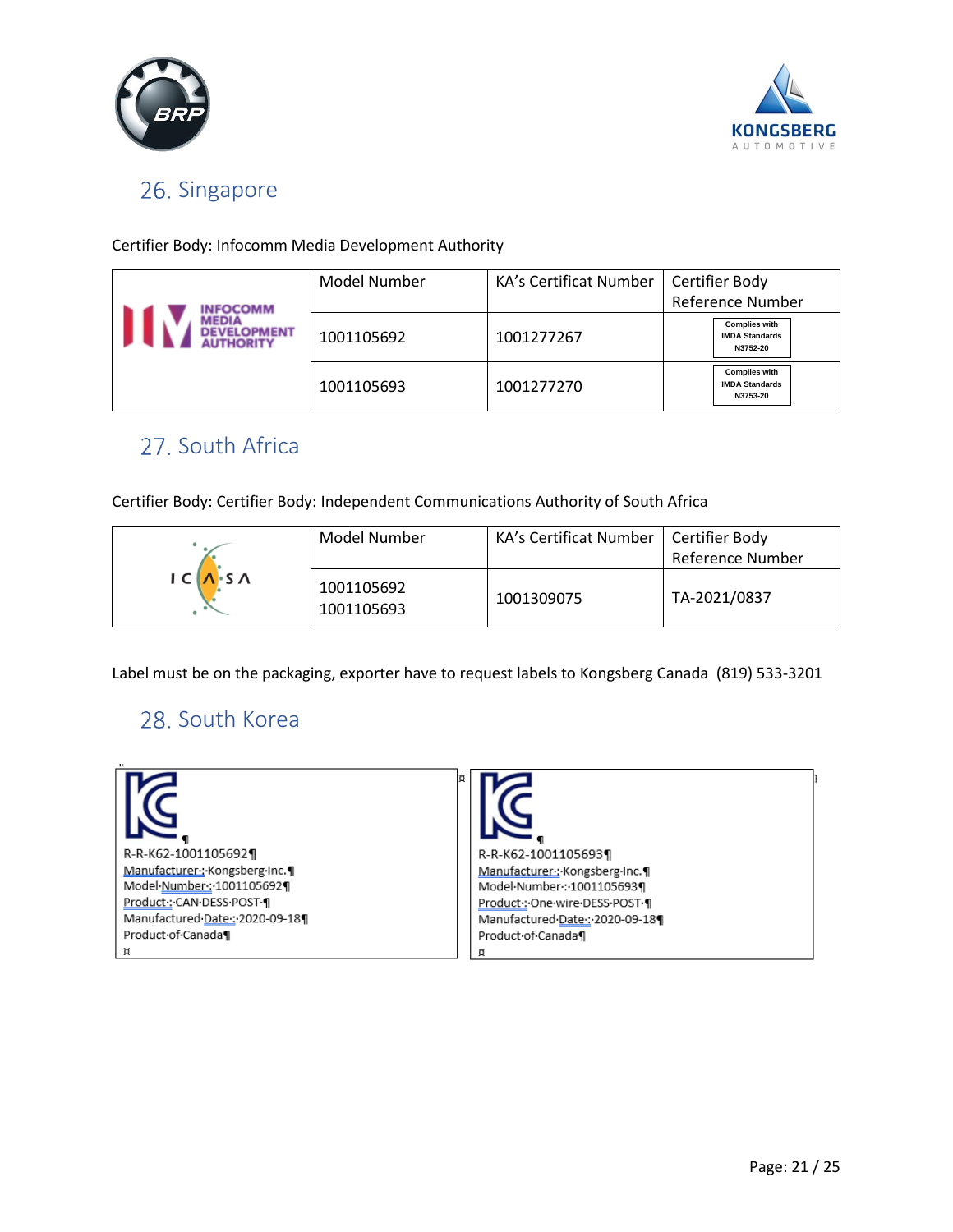



# <span id="page-21-0"></span>29. Sri Lanka

Certifier Body: Telecommunication Regulatory Commission of Sri Lanka

| Model Number              | KA's Certificat Number   Certifier Body | <b>Reference Number</b> |
|---------------------------|-----------------------------------------|-------------------------|
| 1001105692/<br>1001105692 | 1001277272                              | No ref.                 |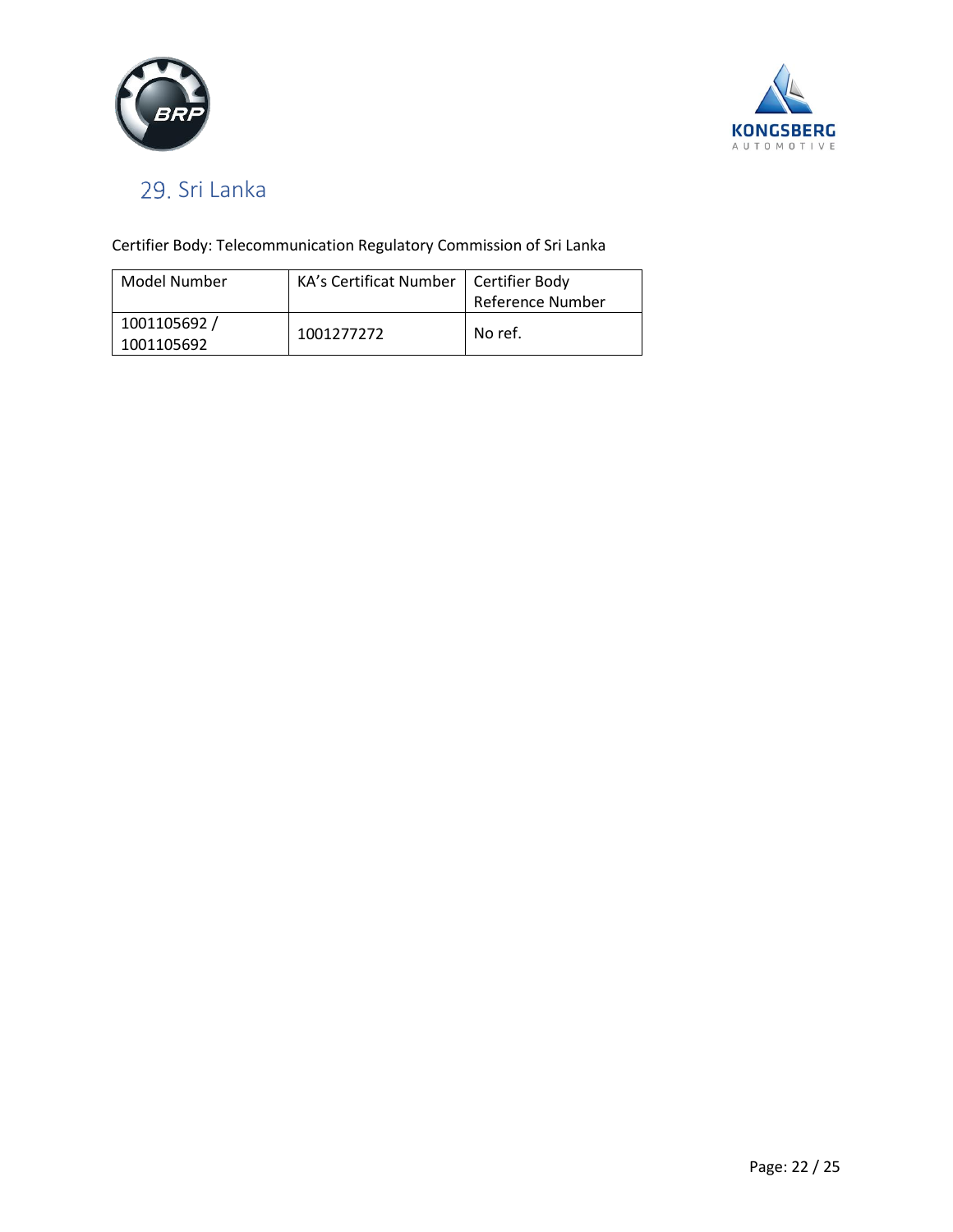



#### <span id="page-22-0"></span>30. Taiwan

Certifier Body: Nemko

|  | Model Number | <b>KA's Certificat Number</b><br>Nemko Reference<br>Number |                           |
|--|--------------|------------------------------------------------------------|---------------------------|
|  | 1001105692   | 1001277283                                                 | <b>III</b> CCFA21LP0010T3 |
|  | 1001105693   | 1001277284                                                 | <b>III</b> CCFA21LP0020T6 |

#### **Statement**

The following text "Without permission granted by the NCC, any company, enterprise, or user is not allowed to change frequency, enhance transmitting power or alter original characteristic as well as performance to a approved low power radio-frequency devices. The low power radio-frequency devices shall not influence aircraft security and interfere legal communications; If found, the user shall cease operating immediately until no interference is achieved. The said legal communications means radio communications is operated in compliance with the Telecommunications Management Act.The low power radio-frequency devices must be susceptible with the interference from legal communications or ISM radio wave radiated devices."

取得審驗證明之低功率射頻器材,非經核准,公司、商號或使用者均不得擅自變更頻率、加大功 率或變更原設計之特性及功能。低功率射頻器材之使用不得影響飛航安全及干擾合法通信;經發 現有干擾現象時,應立即停用,並改善至無干擾時方得繼續使用。前述合法通信,指依電信管理 法規定作業之無線電通信。低功率射頻器材須忍受合法通信或工業、科學及醫療用電波輻射性電 機設備之干擾。

The certified CTRF shall not change the frequency, increase the power or change the RF characteristics and functions ofthe original design without permission. The utility of the certified CTRF must not affect flight safety and interfere with legitimate communications. If interference is found, it should be immediately deactivated and improved until no interference is found. The legitimate communications in the preceding paragraph refers to radio communication operating in accordance with the provisions of the Telecommunications Act. The CTRF must withstand interference from legitimate communications or radio equipment for industrial, scientific, and medical applications

以取得審驗證明之射頻模組(組件)組裝於最終產品後,取得審驗證明者,應於該最終產品輸入、 販賣或公開陳列前,檢具 標註最終產品廠牌、型號及外觀照片之電子檔,向原驗證機關(構)登 錄;以射頻模組(組件)取得審驗證明者,授權他 人使用其審驗合格標籤,該射頻模組(組件) 組裝於最終產品後,取得審驗證明者應檢具標註最終產品廠牌、型號及外觀 照片之電子檔,向原 驗證機關(構)登錄。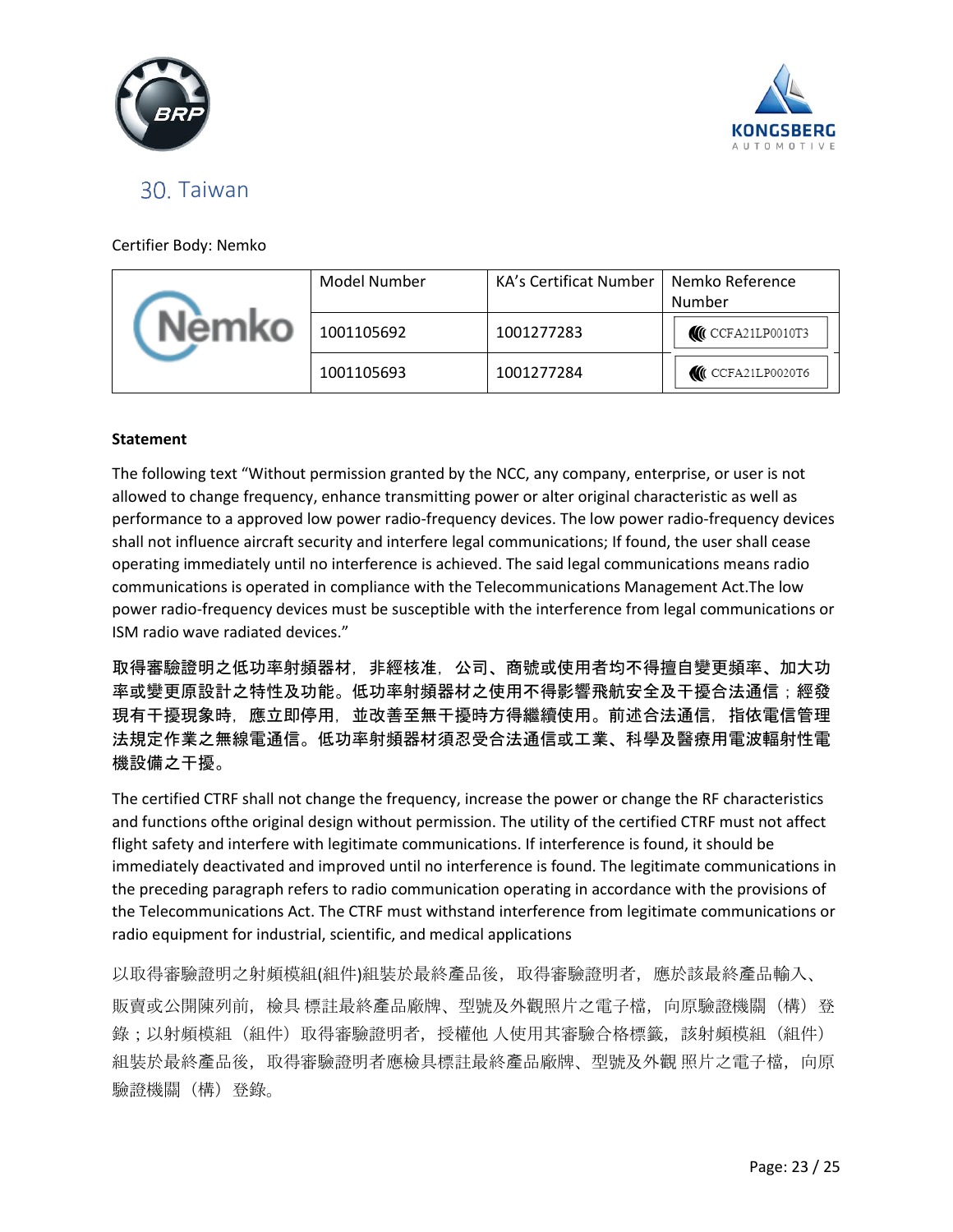



# <span id="page-23-0"></span>31. Thailand

|                                                          |                                                                                                 | แบบรับรองตนเองของผู้ประกอบการ          |  |
|----------------------------------------------------------|-------------------------------------------------------------------------------------------------|----------------------------------------|--|
|                                                          |                                                                                                 | (Supplier's Declaration of Conformity) |  |
| 1. รายละเอียดของผู้ประกอบการ                             |                                                                                                 |                                        |  |
| 1.1 ชื่อหน่วยงาน                                         | ห้างหุ้นส่วนจำกัด บานานา เวิร์ค                                                                 |                                        |  |
| 1.2 ที่อยู่                                              | 702/28 ถนนบางขุนเทียน-ขายทะเล แขวงท่าข้าม<br>เขตบางขุนเทียน กรุงเทพมหานคร<br>โทร +6662-289-8866 |                                        |  |
|                                                          | 2. รายละเอียดของเครื่องโทรคมนาคมและอุปกรณ์                                                      |                                        |  |
|                                                          | 2.1 ประเภท/ชนิดของเครื่องโทรคมนาคมและอุปกรณ์.                                                   | <b>RFID DESS System</b>                |  |
| 2.2 ตราอักษร (brand name)<br><b>KONGSBERG AUTOMOTIVE</b> |                                                                                                 | 2.3 แบบ/รุ่น (model)<br>1001105692     |  |
|                                                          | 2.4 มาตรฐานทางเทคนิคหรือข้อกำหนดทางเทคนิคที่แสดงความสอดคล้อง                                    | กสทช. มท. 1010-2560                    |  |
|                                                          |                                                                                                 |                                        |  |
|                                                          |                                                                                                 | แบบรับรองตนเองของผู้ประกอบการ          |  |
|                                                          |                                                                                                 | (Supplier's Declaration of Conformity) |  |
| 1. รายละเอียดของผู้ประกอบการ                             |                                                                                                 |                                        |  |
| 1.1 ชื่อหน่วยงาน                                         | ห้างหุ้นส่วนจำกัด บานานา เวิร์ค                                                                 |                                        |  |
| 1.2 ที่อยู่                                              | 702/28 ถนนบางขุนเทียน-ชายทะเล แขวงท่าข้าม                                                       |                                        |  |

#### 2. รายละเอียดของเครื่องโทรคมนาคมและอุปกรณ์

| 2.1 ประเภท/ชนิดของเครื่องโทรคมนาคมและอุปกรณ์.<br><b>RFID DESS System</b> |                                 |
|--------------------------------------------------------------------------|---------------------------------|
| 2.2 ตราอักษร (brand name)<br><b>KONGSBERG AUTOMOTIVE</b>                 | 2.3 แบบ/รุ่น (model) 1001105693 |
| 2.4 มาตรฐานทางเทคนิคหรือข้อกำหนดทางเทคนิคที่แสดงความสอดคล้อง             | กสทช. มท. 1010-2560             |

# <span id="page-23-1"></span>32. United Kingdom

Certification information for that country to come

เขตบางขุนเทียน กรุงเทพมหานคร  $\ln$  +6662-289-8866